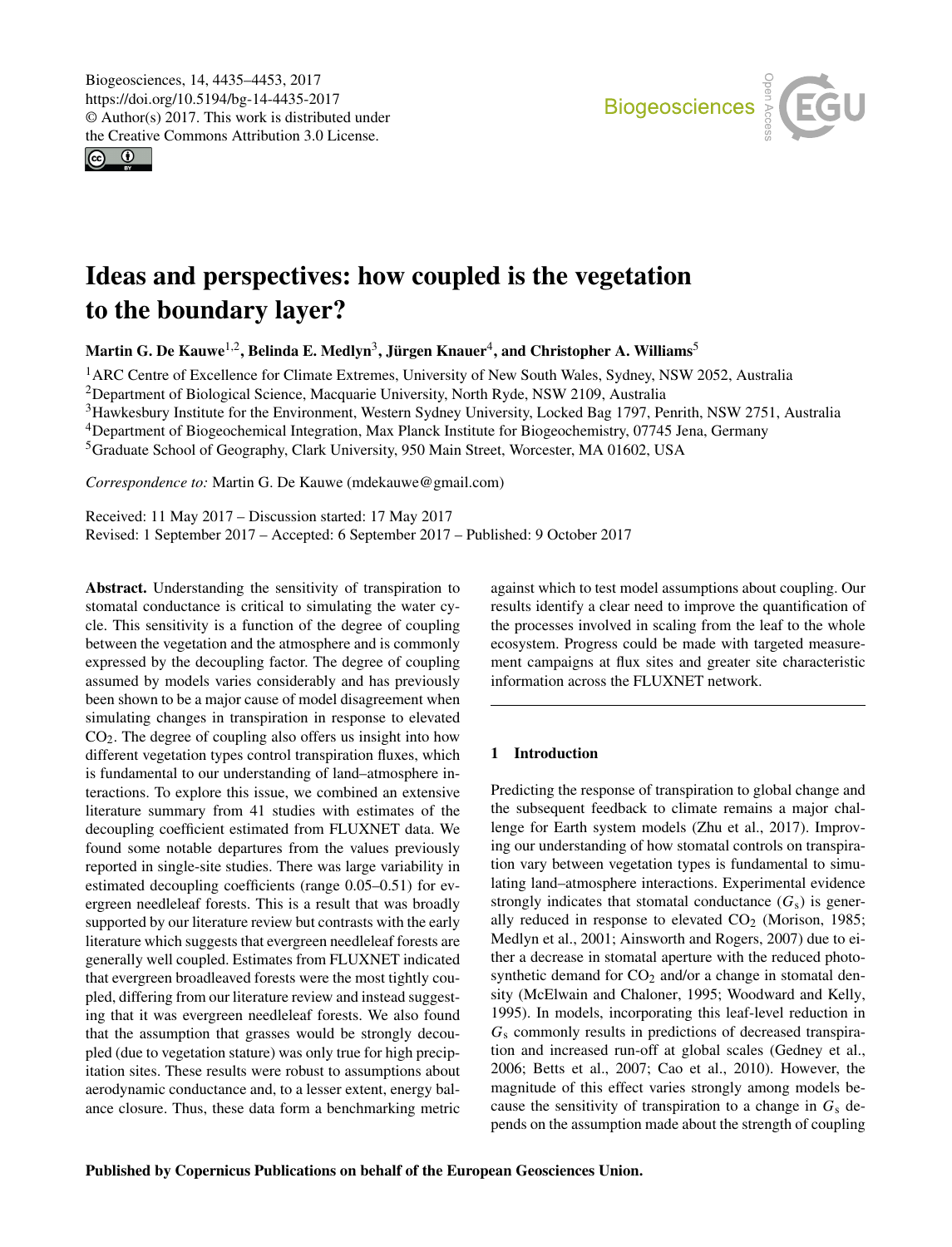of the vegetation to the surrounding boundary layer [\(Mc-](#page-17-2)[Naughton and Jarvis,](#page-17-2) [1983;](#page-17-2) [Jarvis and McNaughton,](#page-16-1) [1986;](#page-16-1) [McNaughton and Jarvis,](#page-17-3) [1991;](#page-17-3) [Jacobs and De Bruin,](#page-16-2) [1992\)](#page-16-2). [De Kauwe et al.](#page-15-4) [\(2013\)](#page-15-4) identified differences in the degree of coupling to be a major cause of disagreement among 11 model predictions of transpiration in response to elevated  $CO<sub>2</sub>$  at two forest Free-Air  $CO<sub>2</sub>$  Enrichment (FACE) experiments in the USA. Consequently, resolving this discrepancy among models in their assumptions of vegetation– atmosphere coupling is key to reducing model uncertainty in future predictions of changes in transpiration.

The degree of coupling between vegetation and the atmosphere is commonly expressed by the decoupling factor  $(\Omega)$ ; Jarvis and McNaughton, 1986). If the decoupling factor is high, transpiration is more strongly controlled by incoming radiation and less by changes in  $G_s$ . Low-stature canopies and species with large leaves are expected to be more decoupled (high  $\Omega$ ) than tall-stature canopies and species with small leaves. This occurs because (i) small-stature canopies decrease the surface roughness, and hence the aerodynamic conductance, and (ii) large leaves decrease the leaf boundary layer conductance. Both act to diminish the rate of exchange between the vegetation surface and the atmosphere. Other characteristics of the vegetation, including foliage clumping, leaf shape, canopy density, and the vertical canopy distribution, will also alter the coupling. Values given in the literature for coniferous forests are typically low at  $\Omega = \sim 0.1 - 0.2$ [\(Whitehead et al.,](#page-17-4) [1984;](#page-17-4) [Jarvis,](#page-16-3) [1985;](#page-16-3) [Lee and Black,](#page-16-4) [1993;](#page-16-4) [Meinzer et al.,](#page-17-5) [1993\)](#page-17-5). Values are typically higher for deciduous broadleaved species at  $\Omega = 0.2{\text -}0.4$  [\(Magnani et al.,](#page-16-5) [1998;](#page-16-5) [Wullschleger et al.,](#page-18-2) [2000\)](#page-18-2), evergreen broadleaved species at  $\Omega = 0.4{\text{-}}0.9$  [\(Meinzer et al.,](#page-17-6) [1997;](#page-17-6) [Wullschleger](#page-18-3) [et al.,](#page-18-3) [1998\)](#page-18-3), grasses at  $\Omega = 0.8$  [\(McNaughton and Jarvis,](#page-17-2) [1983\)](#page-17-2), and crops at  $\Omega = 0.2{\text -}0.9$  [\(Black et al.,](#page-15-5) [1970;](#page-15-5) [Brown,](#page-15-6) [1976;](#page-15-6) [Meinzer et al.,](#page-17-5) [1993;](#page-17-5) [Mielke et al.,](#page-17-7) [1999\)](#page-17-7). These literature estimates of the degree of coupling are wide and thus do not offer a clear constraint to models. Furthermore, methods to estimate  $\Omega$  often differ across studies, which complicates interpretations about variation across plant functional types. Single studies that have employed a consistent method to estimate  $\Omega$  across multiple species are rare (e.g. [Stoy et al.,](#page-17-8) [2006;](#page-17-8) [Khatun et al.,](#page-16-6) [2011\)](#page-16-6).

There has been considerable recent effort to develop better global datasets of stomatal behaviour for use by the modelling community [\(Lin et al.,](#page-16-7) [2015;](#page-16-7) [Miner et al.,](#page-17-9) [2017\)](#page-17-9). However, constraining the coupling between stomatal conductance and transpiration is equally important. For example, [De Kauwe et al.](#page-15-7) [\(2015\)](#page-15-7) demonstrated modest changes in transpiration when using the [Lin et al.](#page-16-7) [\(2015\)](#page-16-7) dataset to constrain the parameterization of  $G_s$  in the Community Atmosphere Biosphere Land Exchange (CABLE) land surface model. The CABLE model assumes a relatively weak level of coupling [\(De Kauwe et al.,](#page-15-4) [2013\)](#page-15-4). It is likely that models that assume stronger coupling (e.g. the Joint UK Land Environment Simulator, JULES; [Best et al.,](#page-15-8) [2011\)](#page-15-8) would obtain different results.

To shed new light on this important question of vegetation–atmosphere coupling, we used eddy covariance data from FLUXNET to estimate the  $\Omega$  coefficient for different plant functional types (PFTs). We aimed to (i) examine whether decoupling coefficients estimated from FLUXNET were consistent with literature values and (ii) develop a benchmark metric against which to test model assumptions about coupling.

#### 2 Materials and methods

#### 2.1 Flux data

Half-hourly eddy covariance measurements of the exchange of carbon dioxide, energy, and water vapour were obtained from the FLUXNET "La Thuile" Free and Fair dataset [\(http:](http://www.fluxdata.org) [//www.fluxdata.org\)](http://www.fluxdata.org). We estimated the degree of decoupling [\(Jarvis and McNaughton,](#page-16-1) [1986\)](#page-16-1) as

$$
\Omega = \frac{1+\epsilon}{1+\epsilon + \frac{G_a}{G_s}},\tag{1}
$$

where  $\epsilon = s/\gamma$ , s is the slope of the saturation vapour pressure curve at air temperature (Pa K<sup>-1</sup>),  $\gamma$  is the psychrometric constant (Pa K<sup>-1</sup>), and  $G_a$  (mol m<sup>-2</sup> s<sup>-1</sup>) is the aerodynamic conductance.

We estimated values of  $G_s$  by inverting the Penman– Monteith equation using measured latent heat (LE) flux for all datasets in which the net radiation ( $R_n$ ; W m<sup>-2</sup>) and the frictional velocity  $(u_*,; m s^{-1})$  were available:

$$
G_{\rm s} = \frac{G_{\rm a}\gamma\lambda E}{s(R_{\rm n}-G) - (s+\gamma)\lambda E + G_{\rm a}M_{\rm a}c_{\rm p}D},\tag{2}
$$

where E (mol m<sup>-2</sup> s<sup>-1</sup>) is the canopy transpiration,  $\lambda$  is the latent heat of vaporization  $(J \text{ mol}^{-1})$ ,  $D$  (Pa) is the vapour pressure deficit,  $G$  (W m<sup>-2</sup>) is the soil heat flux,  $M_a$ (kg mol<sup>-1</sup>) is molar mass of air, and  $c_p$  is the heat capacity of air (J kg<sup>-1</sup> K<sup>-1</sup>). At sites where values of G were not available, G was set to zero.

 $G_a$  was calculated following [Thom](#page-17-10) [\(1975\)](#page-17-10):

$$
G_{a} = \frac{c}{\frac{u}{u_{*}^{2}} + 6.2u_{*}^{-\frac{2}{3}}},
$$
\n(3)

where the first term in the denominator of Eq. (3) represents the turbulent aerodynamic resistance  $(G_{am})$ , the second term represents the canopy boundary layer component  $(G_b)$ ,  $c = P/(R_{\text{gas}}T_{\text{k}})$  is a conversion factor from units of m s<sup>-1</sup> to mol m<sup>-2</sup> s<sup>-1</sup>, *P* is atmospheric pressure (Pa),  $R_{\text{gas}}$  is the gas constant (J mol<sup>-1</sup> K<sup>-1</sup>),  $T_k$  is the air temperature in Kelvin, and  $u$  (m s<sup>-1</sup>) is the wind speed.

In our analysis we derived the average (three most productive months) decoupling coefficient as the focus of our paper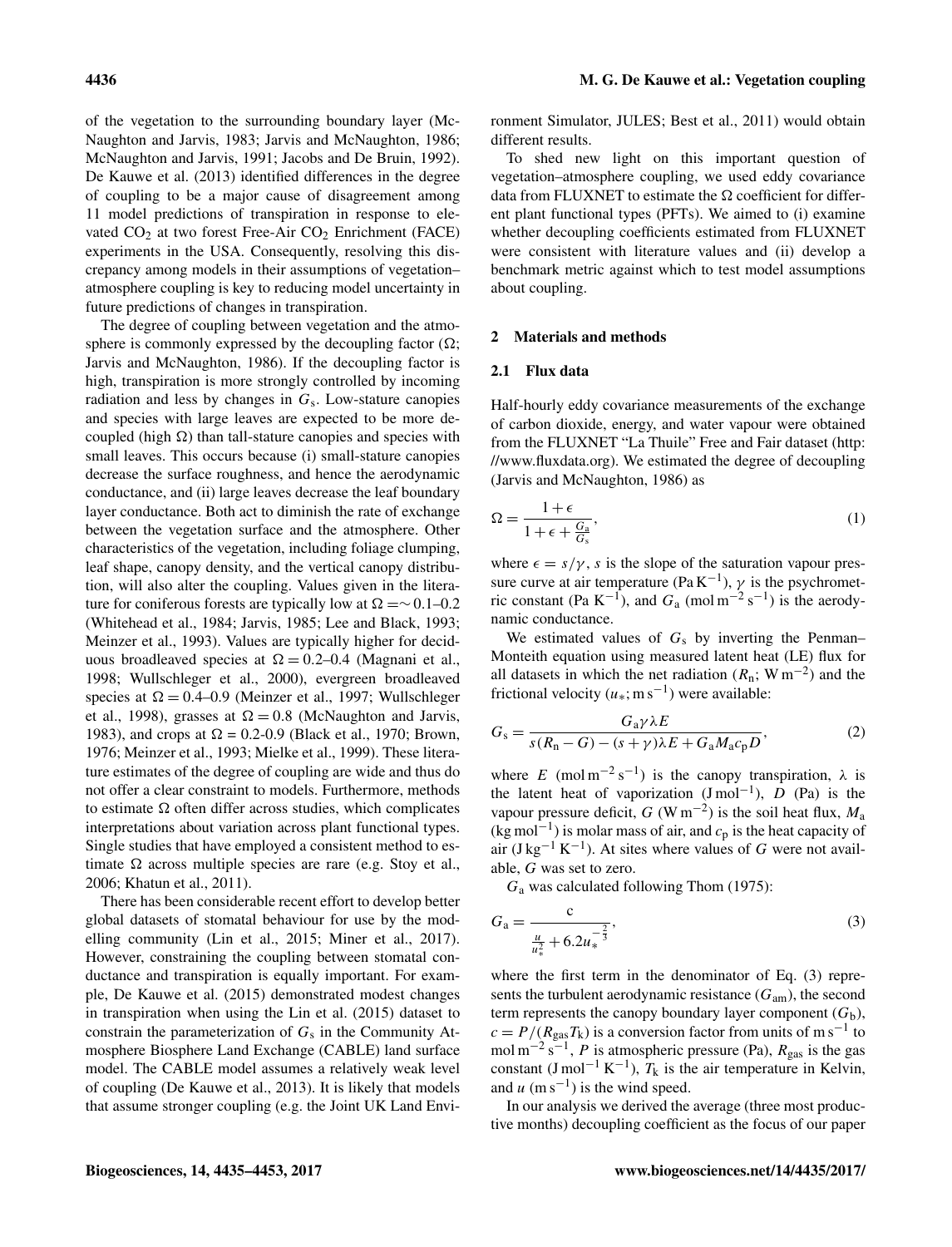was on the spatial variability in coupling across FLUXNET. This is likely a metric that can be readily exploited to assess existing coupling assumptions in models. In the future, researchers may wish to explore the temporal variability in this metric.

The approach we have taken (similar to [Jarvis and Mc-](#page-16-1)[Naughton,](#page-16-1) [1986\)](#page-16-1) ignores differences between canopy and air temperature (radiative coupling) within the canopy (see [Mar](#page-16-8)[tin,](#page-16-8) [1989\)](#page-16-8). However, correcting for the longwave radiative conductance  $(G_r)$  mostly impacts vegetation with the weakest control on transpiration, and as a result this assumption has little impact on the degree of coupling range for forest species but may be a factor for other species.

Flux data were first screened as follows: (i) data flagged as "good" (quality control flag "fqcOK" = 1; [Williams et al.,](#page-17-11) [2012\)](#page-17-11); (ii) data from the three most productive months to account for the different timing of summer in the Northern and Southern hemispheres; (iii) daylight hours between 08:00 am and 04:00 pm to account for periods when the vegetation is photosynthesizing; (iv) half hours with precipitation and the subsequent 48 half hours were excluded to minimize the influence of soil evaporation [\(Law et al.,](#page-16-9) [2002;](#page-16-9) [Groe](#page-15-9)[nendijk et al.,](#page-15-9) [2011;](#page-15-9) [Dekker et al.,](#page-15-10) [2016\)](#page-15-10); and (v) data with  $u_*$  < 0.25 were excluded to avoid conditions of low turbulence [\(Sánchez et al.,](#page-17-12) [2010\)](#page-17-12). We also excluded sites classified as mixed forest, permanent wetlands, or those where the PFT was unclassified.

Pressure was estimated using the hypsometric equation based on site elevation data. Where site elevation information was missing, values were gap-filled using the 30 arcsec (∼ 1 km) global digital elevation model GTOPO30 data from the United States Geological Survey (USGS). After filtering, 164 sites and 592 site years remained.

We also tested the sensitivity of estimated values to (i) errors in  $G_a$  and (ii) errors due to a lack of energy balance closure. Firstly, we increased and decreased estimated values of  $G_a$  by 30% to examine the sensitivity of  $G_s$  values inverted from the Penman–Monteith equation. Secondly, following the recommendations by [Wohlfahrt et al.](#page-18-4) [\(2009\)](#page-18-4), we tested the sensitivity of our results to energy balance closure by correcting fluxes using the Bowen-ratio method (each halfhourly LE and H flux) based on the available energy ( $R_n-G$ ) on a longer timescale (three most productive months).

We also replicated our analysis using eddy covariance data taken from the FLUXNET2015 dataset [\(http://fluxnet.](http://fluxnet.fluxdata.org/data/fluxnet2015-dataset) [fluxdata.org/data/fluxnet2015-dataset\)](http://fluxnet.fluxdata.org/data/fluxnet2015-dataset). Figure A1 in the Appendix is a replicate of Fig. 1 and shows that the patterns we derived are robust across flux releases.

## 2.2 Results

We summarized previously reported estimates of the decoupling coefficient from 41 studies in Tables 1 and A2 in the Appendix. Broadly speaking, estimated decoupling coefficients from FLUXNET (Fig. 1) differed among PFTs in line

Table 1. Literature summary of decoupling coefficients; see Table A2 for summaries of individual studies. Plant functional types (PFT) are defined as ENF – evergreen needleleaf forest, EBF – evergreen broadleaved forest, DBF – deciduous broadleaved forest, TRF – tropical rain forest, SAV – savanna, SHB – shrub, GRA – grasses,  $C3C - C_3$  crops, and  $C4C - C_4$  crops.

| PFT        | Mean | SD   | Min  | Max  | Number of<br>studies        |
|------------|------|------|------|------|-----------------------------|
| <b>ENF</b> | 0.19 | 0.1  | 0.06 | 0.43 | 13                          |
| EBF        | 0.26 | 0.13 | 0.1  | 0.63 | 12                          |
| DBF        | 0.36 | 0.18 | 0.1  | 0.7  | 11                          |
| TRF        | 0.57 | 0.28 | 0.25 | 0.9  | 11                          |
| <b>SAV</b> | 0.14 |      |      |      | 1                           |
| <b>SHB</b> | 0.27 | 0.19 | 0.13 | 0.4  | 2                           |
| <b>GRA</b> | 0.42 | 0.23 | 0.21 | 0.8  | 4                           |
| C3C        | 0.4  | 0.28 | 0.2  | 0.59 | $\mathcal{D}_{\mathcal{L}}$ |
| C4C        | 0.58 |      |      |      | 1                           |

with literature values (Tables 1 and A2) and in line with expectations related to vegetation roughness and/or stature. Evergreen needleleaf forests (ENFs), which have small leaves, were in general tightly coupled (low  $\Omega$ ), while deciduous broadleaved forests, tropical rain forest (large leaves), and grasses and crops (small stature) had a lower degree of coupling (higher  $\Omega$ ). However, there were some notable departures from expectations. Estimates derived from FLUXNET indicated that evergreen broadleaf forests were the most coupled PFT (mean  $\Omega = 0.21$ ) as opposed to the literature review, which suggested that ENF PFTs were the most coupled (mean  $\Omega = 0.19$ ). The FLUXNET data also indicated unexpectedly wide ranges for  $\Omega$  within PFTs. For grasses,  $\Omega$  ranged from 0.02–0.8; the number of low values was particular surprising given the expectation that shorter-stature vegetation would be more decoupled.

The wide range in estimated values for ENF sites was also striking;  $\Omega$  extended from 0.05 to 0.51. To attempt to better understand this range, we first separated ENF sites into the following: (i) sites with a low inter-annual coefficient of variation (20 %), indicating consistent year-to-year estimates of the degree of coupling; (ii) sites with a coefficient of variation > 20 %, indicating sites with year-to-year variability in coupling; and (iii) sites with only 2 years of data. This separation was intended to rule out sampling issues. Figure 2 shows that the variability in the estimated decoupling coefficient cannot be explained by sampling bias; there is significant site-to-site variability regardless of the inter-annual variability.

We then probed these results for relationships with site variables by testing to see if (i) sites with higher precipitation (in the three most productive months) were more decoupled when precipitation was assumed to be a proxy for leaf area index (LAI) and productivity or (ii) windy sites were more coupled. For grasses we found a significant relationship between the degree of coupling and precipitation (Fig. 3). The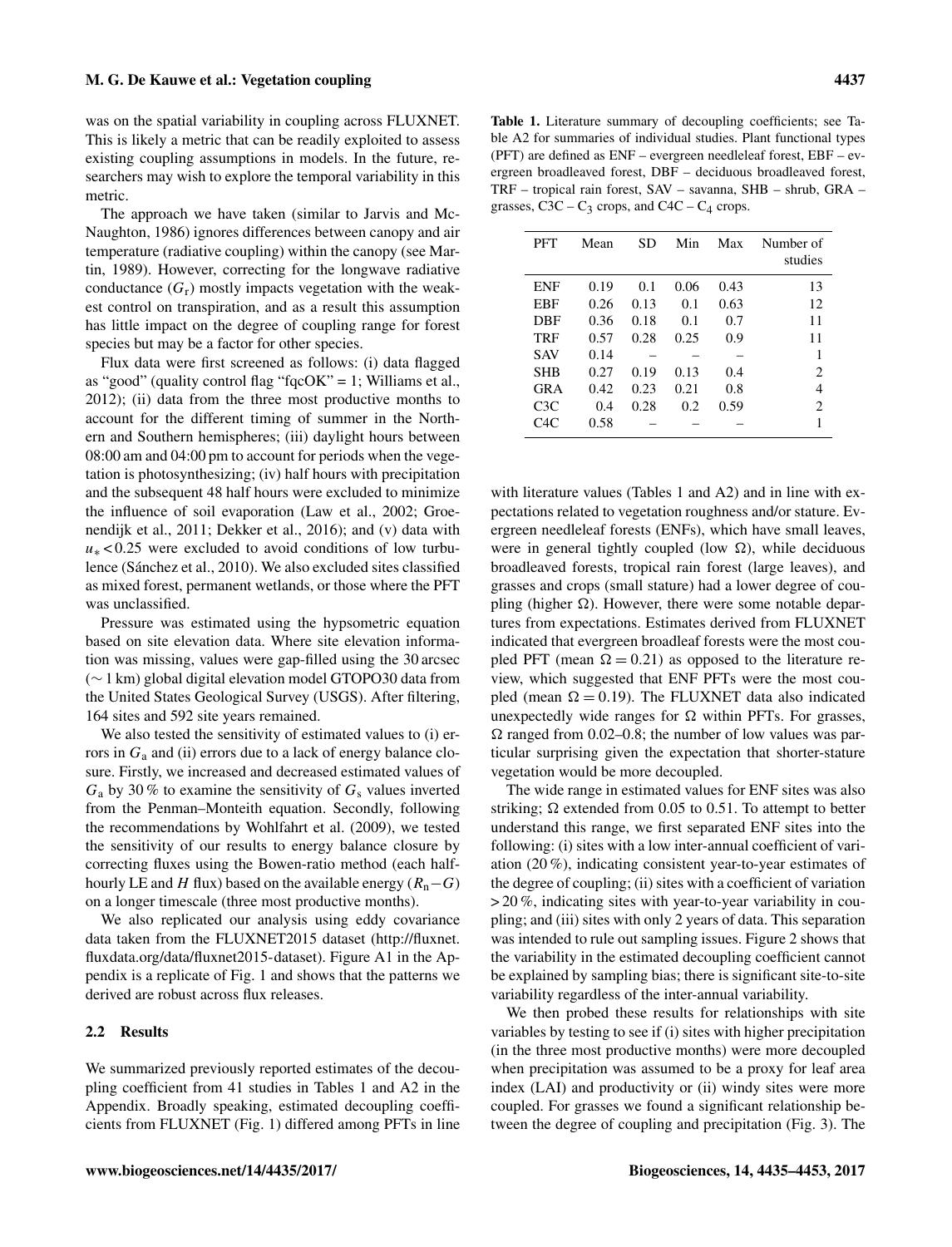

Figure 1. Box and whisker plot (line, median; box, inter-quartile range) showing the estimated coupling coefficient  $(\Omega)$  from FLUXNET data grouped by plant functional type. Whiskers extend to 1.5 times the inter-quartile range, with dots outside of the whiskers showing outliers. Plant functional types are defined as ENF – evergreen needleleaf forest, EBF – evergreen broadleaved forest, DBF – deciduous broadleaved forest, TRF – tropical rain forest, SAV – savanna, SHB – shrub, GRA – grasses, C3C – C<sub>3</sub> crops, and C4C – C<sub>4</sub> crops. Values of *n* indicate the number of site years for FLUXNET.



Figure 2. Values of the coupling coefficient  $(\Omega)$  for sites from the evergreen needleleaf forest (ENF) plant functional type. Estimated values of  $\Omega$  have been split into (a) sites where the coefficient of variation (COV) is  $\lt 20\%$ , (b) sites where the COV is  $\gt 20\%$ , and (c) sites with only 2 years of data. Site error bars represent 1 standard deviation (site year variation) in estimated  $\Omega$  values. Solid horizontal grey lines show overall mean coupling coefficients.

data suggest that for sites that are likely to be more open grasslands (i.e. sites with low precipitation), the vegetation is very coupled to the atmosphere, with a high level of stomatal control. This relationship between the degree of coupling and precipitation ( $r = 0.46$ ) explains the high variability in estimated decoupling coefficients for grasses as shown in Fig. 1. The prediction that grasses would be weakly coupled due to small vegetation stature only holds true at sites with high 3-

month precipitation, which are presumably sites with high LAI. We also found a significant relationship for ENF sites  $(r = 0.40)$  and deciduous broadleaved forests  $(r = 0.64)$ , suggesting that the degree of coupling declined with canopy density. We also found evidence of a weak negative relationship  $(r = -0.21)$  between wind speed and the degree of coupling for forest sites, i.e. windier sites tended to be more coupled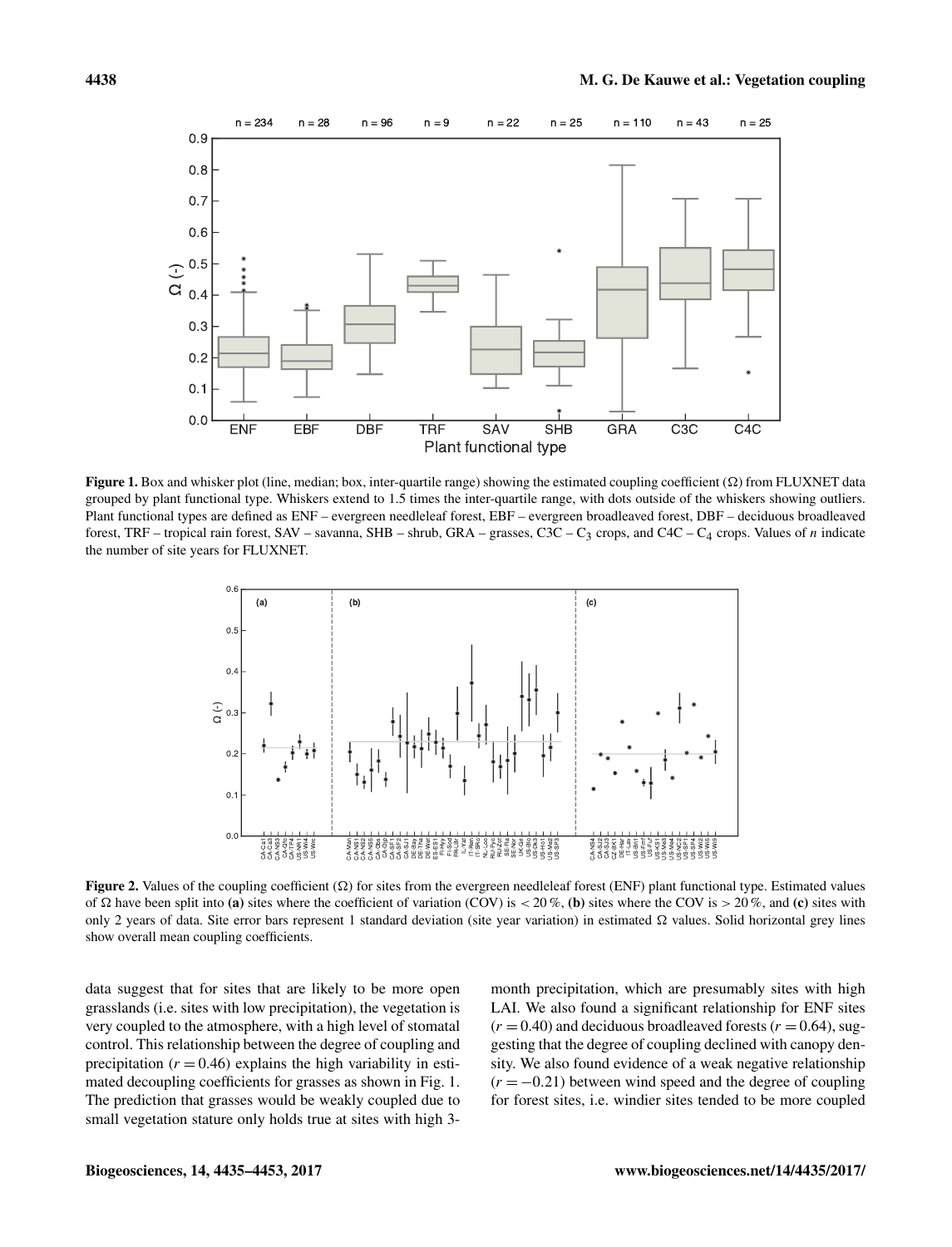

Figure 3. Values of the estimated coupling coefficient  $(\Omega)$  for forest (ENF, EBF, DBF, TRF) vegetation and grasses as a function of precipitation in the three most productive months. Only data for 90 % of the three most productive months were flagged as "good" and are shown. Lines indicate statistically significant regressions  $(P < 0.05)$ . Plant functional types are defined as GRA – grasses, ENF – evergreen needleleaf forest, EBF – evergreen broadleaved forest, DBF – deciduous broadleaved forest, and TRF – tropical rain forest.



Figure 4. Values of the estimated coupling coefficient  $(\Omega)$  for forest (ENF, EBF, DBF, TRF) vegetation as a function of wind speed. Line indicates statistically significant regression ( $P < 0.05$ ), and r is the correlation coefficient. Plant functional types are defined as ENF – evergreen needleleaf forest, EBF – evergreen broadleaved forest, DBF – deciduous broadleaved forest, and TRF – tropical rain forest.

(Fig. 4). For non-forest PFTs, we did not find a significant relationship between wind speed and coupling.

Finally, we examined the sensitivity of our results to potential errors. We tested whether our results were sensitive to different estimates of  $G_a$  and whether our estimates of  $G<sub>s</sub>$  were sensitive to energy imbalance. We found that the broad pattern of our results in Fig. 1 was insensitive to errors in  $G_a$ . Increasing or decreasing  $G_a$  by 30% led to the median decoupling coefficient decreasing or increasing by roughly 0.05 for evergreen broadleaf forest (EBF) sites, for example. However, we did find that our results were sensitive to a correction for the lack of energy balance closure. Figure A2 shows that attempting to correct for a lack of closure leads to sites becoming less coupled, but it does not shift the between-PFT differences in the degree of coupling. The largest changes were for C<sub>3</sub> crops ( $\Omega$  changed from ~ 0.44 to  $~\sim$  0.6) and deciduous broadleaved forests ( $\Omega$  changed from  $\sim$  0.31 to  $\sim$  0.41).

## 2.3 Discussion

Correctly characterizing the sensitivity of transpiration to  $G_s$ is critical for simulating the water cycle, particularly for future projections of the terrestrial biosphere where it is widely expected that  $G_s$  will decrease in response to increasing atmospheric  $CO<sub>2</sub>$ . The parameterization of this crucial link between leaf- and canopy-scale water fluxes has been largely ignored in model studies addressing the impact of elevated CO<sup>2</sup> [\(Betts et al.,](#page-15-2) [2007;](#page-15-2) [Cao et al.,](#page-15-3) [2010;](#page-15-3) [Zhu et al.,](#page-18-0) [2017\)](#page-18-0). Resulting projections of changes in transpiration and associated fluxes (e.g. run-off, precipitation) are likely to be model specific, with large uncertainty among models [\(De Kauwe](#page-15-4) [et al.,](#page-15-4) [2013\)](#page-15-4). Model studies rarely provide information about the degree of coupling assumed within the model. The range of assumptions commonly incorporated in models includes the following: (i) coupling as a function of roughness length (determined by vegetation height), e.g. JULES; (ii) coupling as a function of leaf size, e.g. CLM (the Community Land Model; [Oleson et al.,](#page-17-13) [2013\)](#page-17-13); (iii) coupling as affected by within-canopy turbulence, e.g. CABLE [\(Raupach et al.,](#page-17-14) [1997;](#page-17-14) [Kowalczyk et al.,](#page-16-10) [2006\)](#page-16-10); (iv) some combination of all three, e.g. CABLE/CLM; (v) coupling that is not sensitive to wind speed (i.e. wind speed is fixed to  $5 \text{ m s}^{-1}$ ), e.g. SDGVM (Sheffield Dynamic Global Vegetation Model; [Woodward et al.,](#page-18-5) [1995\)](#page-18-5); or (vi) models that use an alternative to the Penman–Monteith equation, e.g. LPJ (Lund–Potsdam– Jena family of models; [Sitch et al.,](#page-17-15) [2003\)](#page-17-15). This family of models uses an empirically calibrated hyperbolic function of canopy conductance [\(Huntingford and Monteith,](#page-16-11) [1998\)](#page-16-11) and the implied level of coupling depends on how this function is parameterized.

Understandably, the pioneering work of [Jarvis and Mc-](#page-16-1)[Naughton](#page-16-1) [\(1986\)](#page-16-1) is widely cited when issues of coupling are discussed in the literature. However, many of the earlier estimates of coupling they summarized were taken from single sites and thus do not necessarily reflect the diversity of global vegetation. In this study we have summarized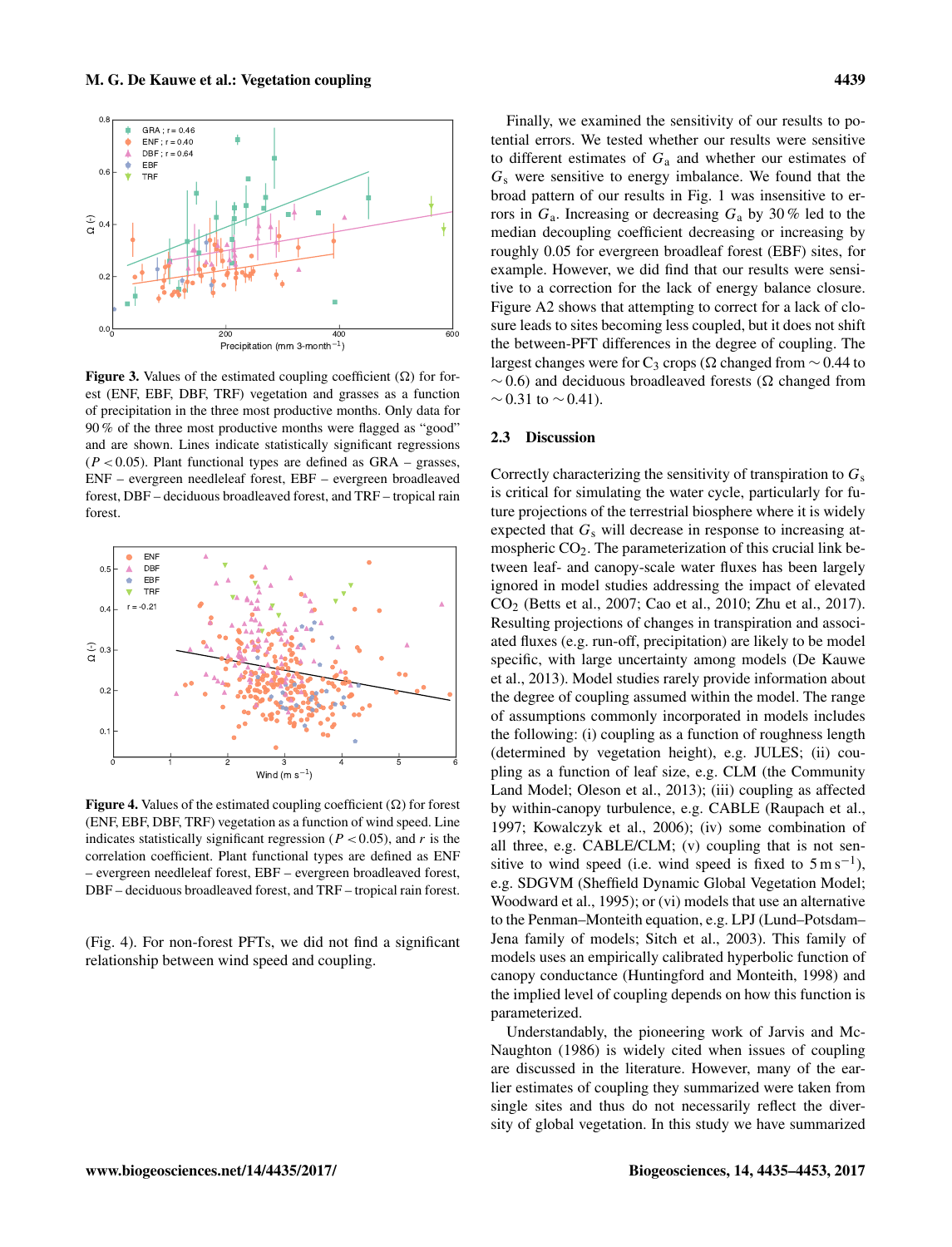41 literature studies in combination with estimates of the decoupling coefficient from 164 sites and 592 site years from FLUXNET. Our literature summary (Tables 1 and A2) highlights the diversity of approaches used to determine  $\Omega$ . In contrast, we have applied a consistent methodology across all 164 FLUXNET sites. For forest PFTs, our results point to a weaker level of coupling than is often assumed. Notably, ENF species were found to be less coupled (mean  $\Omega =$ 0.21; range 0.05–0.51) across FLUXNET than summarized in [Jarvis and McNaughton](#page-16-1) [\(1986\)](#page-16-1) ( $\Omega = 0.1$ ). Our estimate derived from FLUXNET was supported by our wider literature summary  $(n = 13)$ . We found that the often-assumed low degree of coupling for grasses is likely to only be true for high precipitation (and presumably high LAI) sites; low precipitation sites were strongly coupled. A further plausible explanation is that these drier sites are limited by available soil moisture, with lower  $G_s$  resulting in a high degree of coupling. We could not easily explain the coupling values estimated for evergreen broadleaf forests, which were estimated to be more coupled than evergreen needleleaf forests; this is a break from theoretical understanding developed from vegetation roughness and/or stature. Finally, grouping the data by PFTs also highlighted marked within-PFT variation in the degree of coupling.

As land models move towards more realistic representations of the variability in stomatal conductance [\(De Kauwe](#page-15-7) [et al.,](#page-15-7) [2015\)](#page-15-7) informed by leaf-level syntheses [\(Lin et al.,](#page-16-7) [2015;](#page-16-7) [Miner et al.,](#page-17-9) [2017\)](#page-17-9), it is also important that they accurately simulate the coupling between vegetation and the atmosphere. Without this focus, any efforts to improve realism at the leaf scale will not be reflected in improvements in simulated transpiration at the canopy scale.

# 2.3.1 Caveats

One criticism of the approach taken here is that we have assumed a big-leaf approximation to estimate the vegetation degree of coupling (see [Raupach and Finnigan,](#page-17-16) [1988\)](#page-17-16). It is of course likely that variation within a canopy in terms of micro-climate (i.e. vapour pressure deficit, irradiance, temperature), as well as how stomata respond, may invalidate this approach. The use of a big-leaf approximation could be a possible explanation for the surprisingly high level of coupling found in evergreen broadleaf forests, although it would appear unlikely given the weaker level of coupling found for deciduous broadleaved and tropical rainforest species.

We found high variation in the estimated coupling factor both across sites and within sites. Two assumptions we make with respect to the flux data could explain this variation. Firstly, we excluded data following rainfall (48 h) [\(Law](#page-16-9) [et al.,](#page-16-9) [2002;](#page-16-9) [Groenendijk et al.,](#page-15-9) [2011;](#page-15-9) [Dekker et al.,](#page-15-10) [2016\)](#page-15-10) to minimize the effects of soil evaporation. Clearly, if soil evaporation is still a component of the LE flux after this point it would introduce error to our estimates. This assumption may also vary with PFT. Secondly, flux towers commonly do not close the energy balance [\(Foken,](#page-15-11) [2008;](#page-15-11) [Wilson et al.,](#page-18-6) [2002\)](#page-18-6). Our use of the inverted Penman–Monteith equation implies that we are attributing any errors due to energy imbalance to the sensible heat flux (see [Knauer et al.,](#page-16-12) [2017\)](#page-16-12). Additionally, where data on the soil heat flux were missing, we assumed there was no storage. Correcting for these issues is not straightforward as it requires determining which flux is the source of the error (see [Wohlfahrt et al.,](#page-18-4) [2009,](#page-18-4) for a detailed discussion). We followed the recommendations by [Wohlfahrt et al.](#page-18-4) [\(2009\)](#page-18-4) and tested the sensitivity of our results to energy balance closure by correcting using the Bowenratio method based on the available energy ( $R_n - G$ ). Whilst we did find some sensitivity in our results (particularly for  $C_3$ ) crops and deciduous broadleaved forests), it did not change the ordering of coupling factors between PFTs or explain the unexpectedly high level of coupling for EBF sites.

Finally, we estimated the canopy aerodynamic conductance  $(G_a)$  using an empirical equation following [Thom](#page-17-10) [\(1975\)](#page-17-10). [Knauer et al.](#page-16-12) [\(2017\)](#page-16-12) tested the impact of different methods of estimating  $G_a$  from flux data on estimates of the stomatal slope parameter (the sensitivity of stomatal conductance to assimilation). They found that a more physically based representation of  $G_a$  [\(Su et al.,](#page-17-17) [2001\)](#page-17-17) led to a lower estimate of  $G_a$  at two EBF flux sites and higher estimates of  $G_a$ at another EBF and a deciduous broadleaved site. We tested the sensitivity of our results to a change in  $G_a$  as shown by [Knauer et al.](#page-16-12) [\(2017\)](#page-16-12) and found the patterns in coupling to be robust across PFTs.

## 2.3.2 Route forward

Estimates of coupling from ecosystem-scale flux data are directly relevant for models. We previously speculated [\(De Kauwe et al.,](#page-15-4) [2013\)](#page-15-4) that discrepancies among models in coupling might be resolved by examining eddy covariance data. The range in coupling factors we have estimated from the FLUXNET data provides an overall constraint on the degree of coupling that should be assumed in models and an indication of the appropriate degree of variability in coupling across PFTs and rainfall regimes. The next steps involve determining what models currently assume about the degree of coupling and then to determine how flux-derived estimates of coupling would change model predictions.

In this study we examined the long-term average coupling factor. It may also be instructive to consider how estimated coupling factors change across the course of a day or within a season. However, it is likely that such an approach may be more sensitive to noise in the fluxes and events such as drought.

Our results also identify a clear need to better understand leaf-to-atmosphere coupling. We need to better understand why coupling factors vary within PFTs. There are a number of plausible explanations, such as drought, diversity of vegetation within a flux footprint, and data issues, and it is likely that more detailed site-specific insight will be required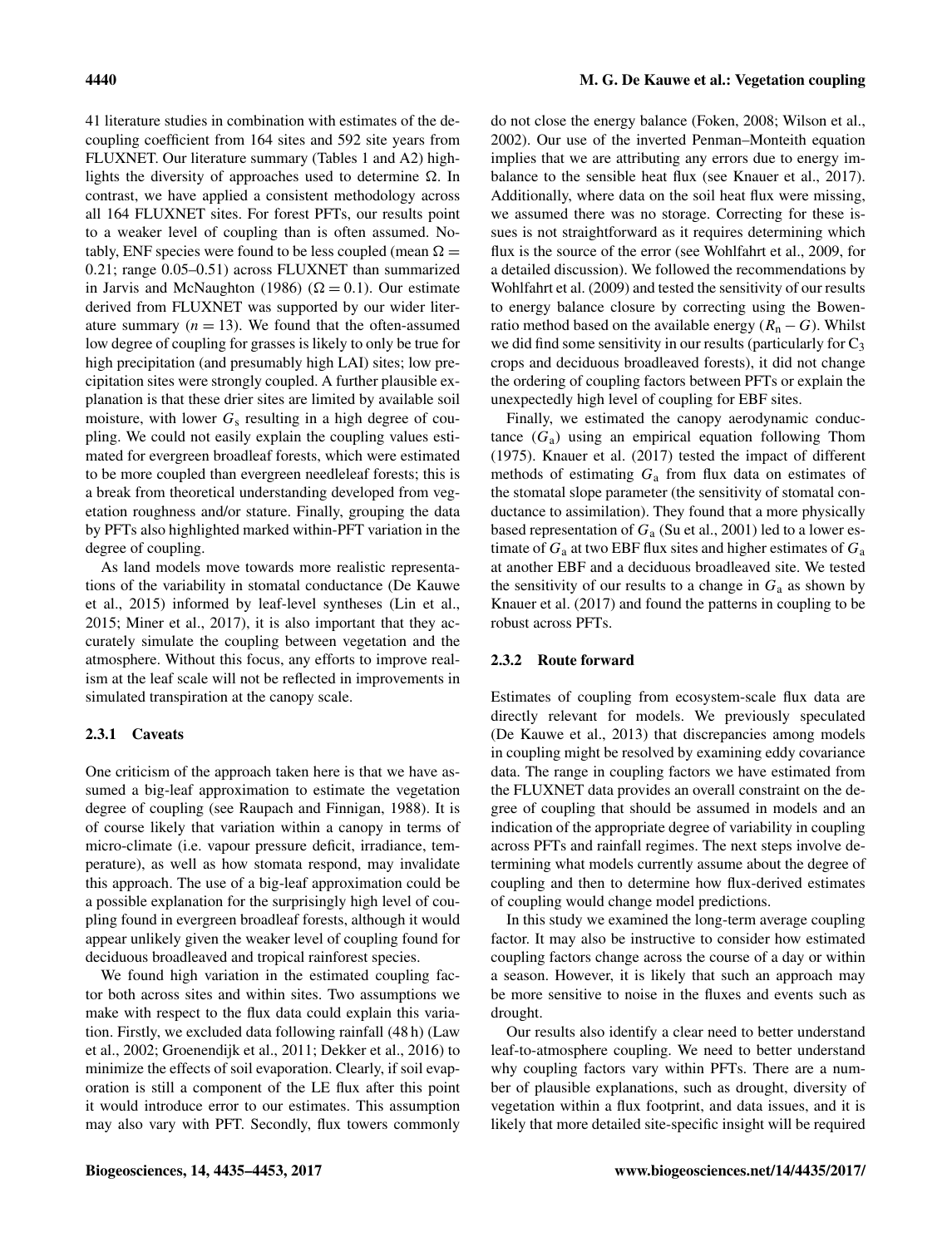to move forward. To assist in better understanding patterns, we will need greater detail in terms of ancillary data from FLUXNET sites. We attempted to probe our results with respect to canopy height and LAI, but for many sites this information was not available. Other potentially useful information would include leaf size, stem density and crown length, and whether canopy height is static or increasing. These data would facilitate more sophisticated approaches to be explored: for example, estimates of  $G<sub>b</sub>$  based on leaf size [\(Su et al.,](#page-17-17) [2001\)](#page-17-17). A more fundamental process understanding will require targeted  $G_s$  measurements throughout the canopy alongside corresponding sap flux measurements in forests and chamber measurements in grasslands. Recently, [Medlyn et al.](#page-17-18) [\(2017\)](#page-17-18) compared estimates of plant water-use efficiency derived from leaf gas exchange data and eddy flux data for eight sites where these measurements were acquired at the same point in time. They found similarities for DBF and TRF PFTs but differences for EBF and ENF PFTs. The authors were unable to explain these scaling discrepancies. Further targeted measurement campaigns at flux sites could lead to new knowledge, which would advance our understanding of the processes involved in scaling from the leaf to the canopy.

*Code availability.* All code is freely available from [https://github.](https://github.com/mdekauwe/flux_decoupling) [com/mdekauwe/flux\\_decoupling.](https://github.com/mdekauwe/flux_decoupling)

*Data availability.* All eddy covariance data are available from [http:](http://fluxnet.fluxdata.org/data/la-thuile-dataset/) [//fluxnet.fluxdata.org/data/la-thuile-dataset/.](http://fluxnet.fluxdata.org/data/la-thuile-dataset/)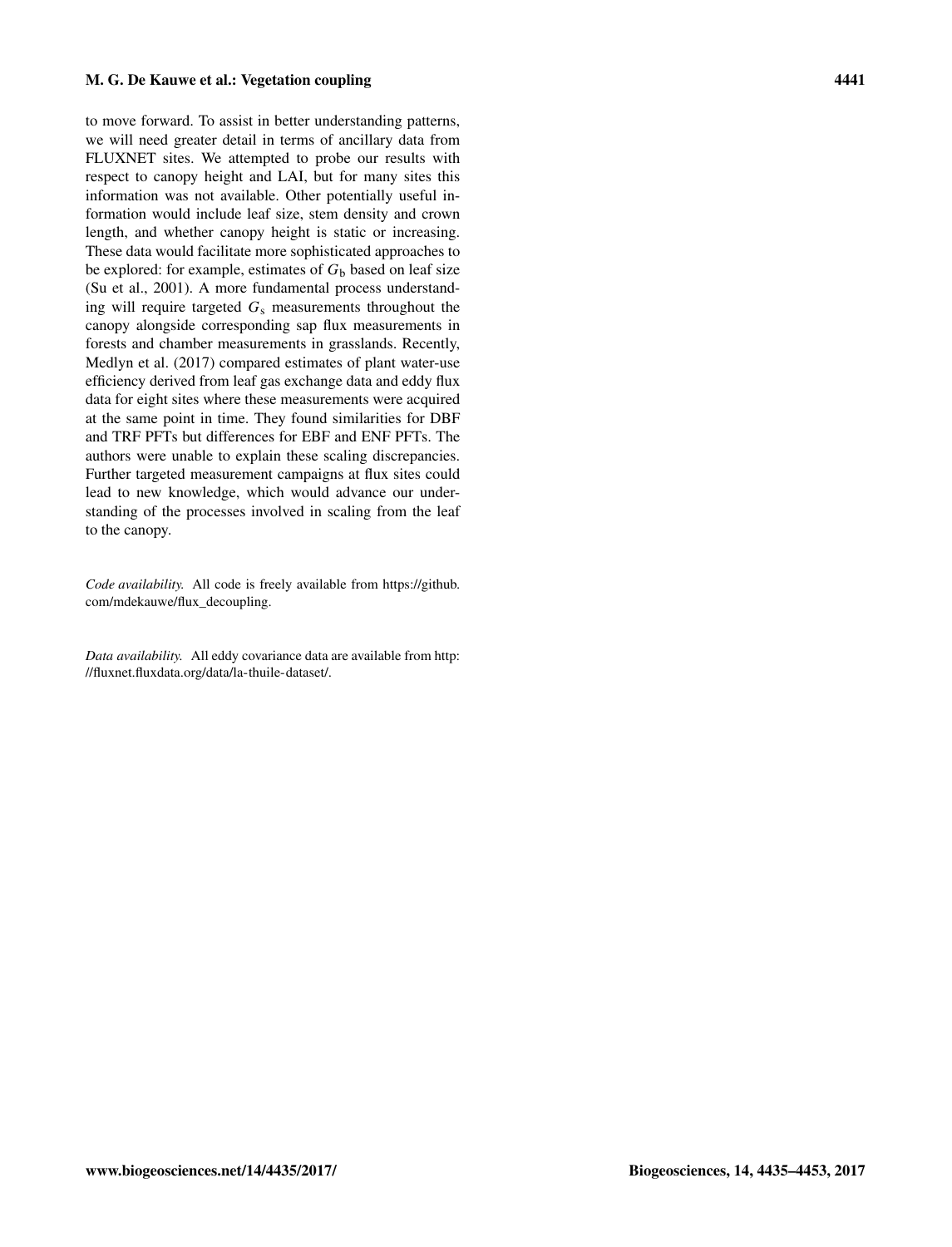## Appendix A



Figure A1. Box and whisker plot (line, median; box, interquartile range) showing the estimated coupling coefficient  $(\Omega)$  from FLUXNET2015 data grouped by plant functional type. Whiskers extend to 1.5 times the inter-quartile range, with dots outside of the whiskers showing outliers. Plant functional types are defined as ENF – evergreen needleleaf forest, EBF – evergreen broadleaved forest, DBF – deciduous broadleaved forest, TRF – tropical rain forest, SAV – savanna, SHB – shrub, GRA – grasses, C3C –  $C_3$  crops, and  $C4C - C_4$  crops. Values of *n* indicate the number of site years for FLUXNET.



Figure A2. Box and whisker plot (line, median; box, interquartile range) showing the estimated coupling coefficient  $(\Omega)$  from FLUXNET data grouped by plant functional type. These data have been corrected for energy imbalance by adjusting the Bowen-ratio method for the imbalance across the three most productive months. Whiskers extend to 1.5 times the inter-quartile range, with dots outside of the whiskers showing outliers. Plant functional types are defined as ENF – evergreen needleleaf forest, EBF – evergreen broadleaved forest, DBF – deciduous broadleaved forest, TRF – tropical rain forest, SAV – savanna, SHB – shrub, GRA – grasses,  $C3C - C_3$  crops, and  $C4C - C_4$  crops. Values of *n* indicate the number of site years for FLUXNET.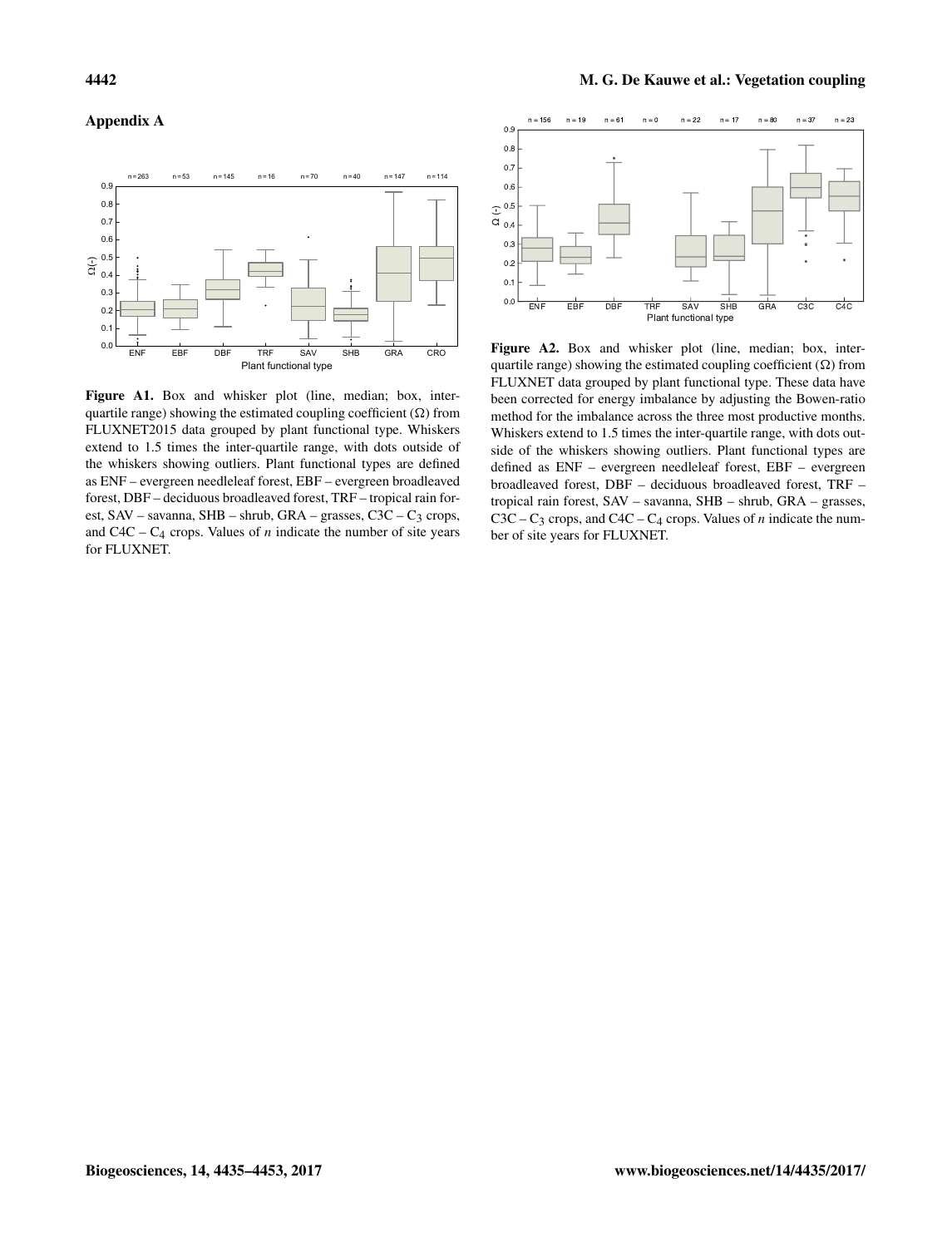Table A1. FLUXNET site years used in the analysis.

 $\overline{a}$ 

| Site ID          | Years                                             |
|------------------|---------------------------------------------------|
| AT-Neu           | 2002 2003 2004 2005                               |
| AU-How           | 2001 2002 2003 2004 2006                          |
| AU-Tum           | 2001 2002 2003 2004 2005 2006                     |
| AU-Wac           | 2005 2006 2007                                    |
| BE-Lon           | 2004 2005 2006                                    |
| BW-Ghg           | 2003                                              |
| BW-Ghm           | 2003                                              |
| BW-Ma1           | 1999 2000 2001                                    |
| CA-Ca1           | 1998 1999 2000 2001 2002 2003 2004 2005           |
| CA-Ca3           | 2001 2002 2003 2004 2005                          |
| CA-Let           | 1998 1999 2000 2001 2002 2003 2004 2005           |
| CA-Man           | 1994 1995 1997 1998 1999 2000 2001 2002 2003      |
| CA-NS1           | 2002 2003 2004                                    |
| CA-NS2           | 2002 2003 2004 2005                               |
| CA-NS3           | 2001 2002 2004 2005                               |
| CA-NS4           | 2003 2004                                         |
| CA-NS5           | 2001 2002 2003 2004 2005                          |
| CA-NS6           | 2001 2002 2003 2004 2005                          |
| CA-Oas           | 1997 1999 2000 2001 2002 2003 2004 2005           |
| CA-Obs           | 1999 2000 2001 2002 2003 2004 2005                |
| $CA-Oip$         | 1999 2000 2001 2002 2003 2004 2005                |
| CA-Ofo           | 2003 2004 2005 2006                               |
| CA-SF1           | 2003 2004 2005                                    |
| CA-SF2           | 2003 2004 2005                                    |
| CA-SJ1           | 2003 2004 2005                                    |
| $CA-SJ2$         | 2005                                              |
| CA-SJ3           | 2005                                              |
| CA-TP4           | 2003 2004 2005                                    |
| CG-Tch           | 2006                                              |
| CH-Oe1           | 2003 2004 2005                                    |
| $CN-Du1$         | 2005 2006                                         |
| $CN-Du2$         | 2006                                              |
| CN-HaM           | 2002 2003                                         |
| CN-Xi1           | 2006                                              |
| CN-Xi2           | 2006                                              |
| CZ-BK1           | 2004 2005                                         |
| CZ-BK2           | 2004                                              |
|                  | DE-Bay 1996 1997 1998 1999                        |
| DE-Geb           | 2004 2005 2006                                    |
| DE-Gri           | 2005 2006<br>2000 2001 2002 2003 2004 2005 2006   |
| DE-Hai<br>DE-Har | 2005 2006                                         |
| DE-Kli           | 2004 2005 2006                                    |
| DE-Meh           | 2003 2004 2005 2006                               |
| DE-Tha           | 1996 1997 1998 1999 2000 2001 2002 2003 2004 2005 |
| DE-Wet           | 2002 2003 2004 2005 2006                          |
| DK-Fou           | 2005                                              |
| DK-Lva           | 2005                                              |
| DK-Ris           | 2004                                              |
| DK-Sor           | 2004 2005                                         |
| $ES-ES1$         | 2000 2002 2003 2004 2005 2006                     |
| ES-ES2           | 2004 2005 2006                                    |
| ES-LMa           | 2004 2005 2006                                    |
| ES-VDA           | 2004 2005 2006                                    |
|                  |                                                   |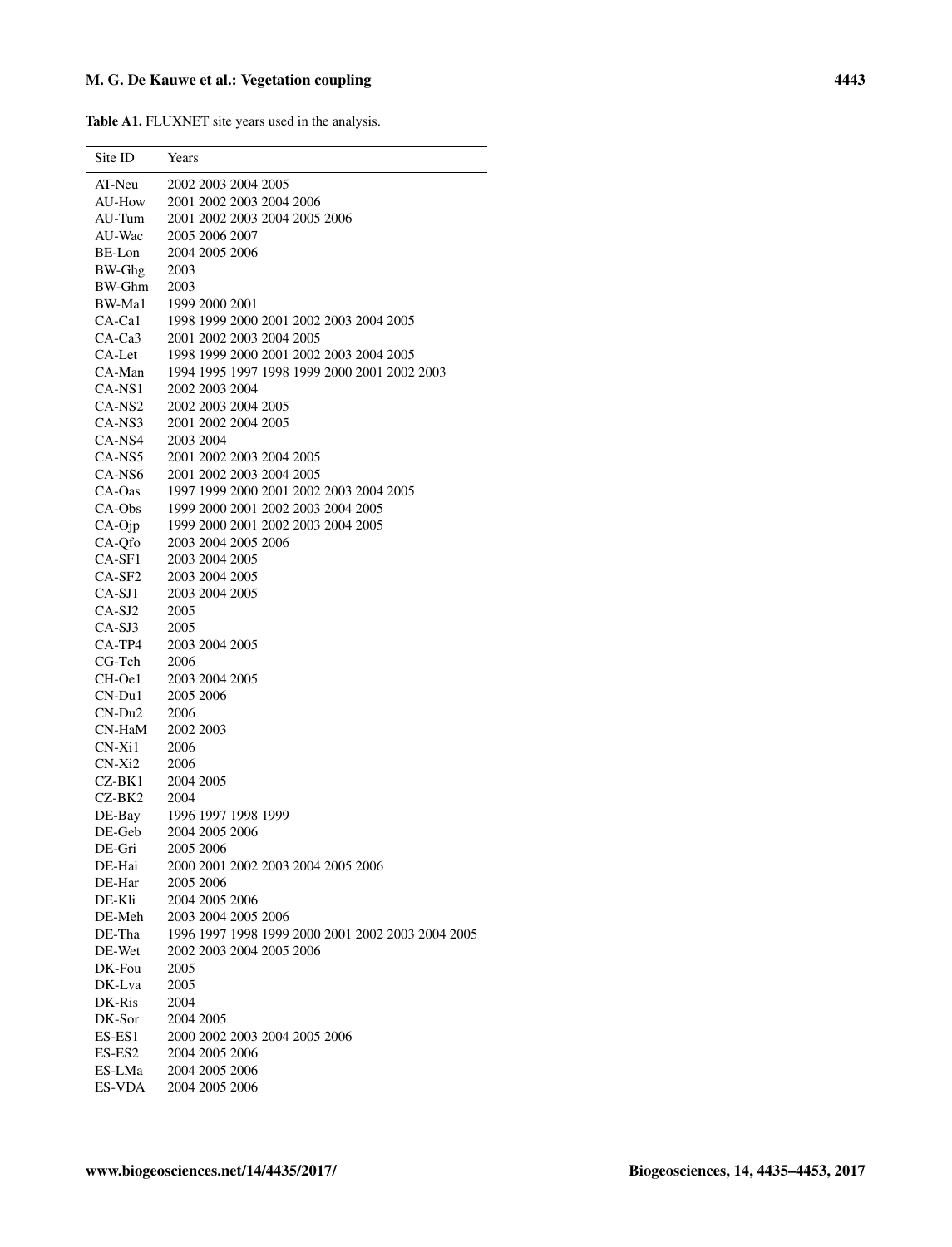Table A1. Continued.

| Site ID          | Years                                                                                                         |
|------------------|---------------------------------------------------------------------------------------------------------------|
| FI-Hyy<br>FI-Sod | 1998 1999 2000 2001 2002 2003 2004 2006                                                                       |
|                  | 2002 2003 2004 2005 2006                                                                                      |
| FR-Aur           | 2005                                                                                                          |
| FR-Fon           | 2005 2006                                                                                                     |
| FR-Gri           | 2005 2006                                                                                                     |
|                  |                                                                                                               |
|                  | FR-Hes 1997 1998 1999 2000 2001 2002 2003 2004 2005 2006<br>FR-LBr 1996 1997 1998 2000 2003 2004 2005 2006    |
| $FR-Lam$         | 2005                                                                                                          |
| $FR-Lq1$         | 2005                                                                                                          |
| FR-Lq2 2004 2005 |                                                                                                               |
| FR-Pue           | 2000 2001 2002 2003 2004 2005 2006                                                                            |
|                  |                                                                                                               |
|                  | GF-Guy 2004 2005 2006<br>HU-Bug 2002 2003 2004<br>2002 2003 2004 2005 2006                                    |
| HU-Mat           | 2004 2005 2006                                                                                                |
| ID-Pag           | 2002 2003                                                                                                     |
| IE-Ca1           | 2004 2005 2006                                                                                                |
| IE-Dri 2004 2005 |                                                                                                               |
|                  |                                                                                                               |
|                  | IL-Yat 2001 2002 2003 2006<br>IS-Gun 1996 1997 1998                                                           |
|                  | IT-Amp 2002 2003 2004 2005 2006                                                                               |
| IT-BCi           | 2005 2006                                                                                                     |
| $IT-Be2$         | 2006                                                                                                          |
| $IT-Cas$ 2006    |                                                                                                               |
|                  |                                                                                                               |
|                  | IT-Col 1998 1999 2004 2005 2006<br>IT-Cpz 1997 2000 2001 2002 2003<br>1997 2000 2001 2002 2003 2004 2005 2006 |
| IT-LMa           | 2004 2005 2006                                                                                                |
| IT-Lav           | 2004 2006                                                                                                     |
| IT-MBo           | 2003 2004 2005 2006                                                                                           |
| IT-Mal           | 2004                                                                                                          |
| IT-Noe           | 2004 2005 2006                                                                                                |
| IT-Non           | 2001 2002 2003 2006                                                                                           |
| $IT-PT1$         | 2003 2004                                                                                                     |
| IT-Ren           | 2000 2001 2002 2003 2004                                                                                      |
| IT-Ro1           | 2000 2002 2003 2004 2005 2006                                                                                 |
| $IT-Ro2$         | 2004 2005 2006                                                                                                |
| IT-SR0           | 2000 2002 2003 2004 2005 2006                                                                                 |
| IT-Vig           | 2004                                                                                                          |
| JP-Mas 2002 2003 |                                                                                                               |
| NL-Cal           | 2003 2004 2005 2006                                                                                           |
| NL-Hor           | 2006                                                                                                          |
| NL-Lan           | 2005                                                                                                          |
| NL-Loo           | 1996 1997 1998 1999 2001 2002 2003 2004 2006                                                                  |
| $PT-Esp$         | 2002 2004 2006                                                                                                |
| PT-Mi1           | 2005                                                                                                          |
| PT-Mi2           | 2004 2005 2006                                                                                                |
| RU-Cok           | 2005                                                                                                          |
| RU-Fyo           | 1998 1999 2002 2003 2004 2005 2006                                                                            |
| RU-Ha1           | 2003 2004                                                                                                     |
| RU-Zot           | 2002 2003 2004                                                                                                |
| SE-Abi           | 2005                                                                                                          |
| SE-Fla           | 1996 1997 1998 2001 2002                                                                                      |
| SE-Nor           | 1996 1997 1998 2005                                                                                           |
| UK-EBu           | 2004                                                                                                          |
| UK-ESa           | 2004 2005                                                                                                     |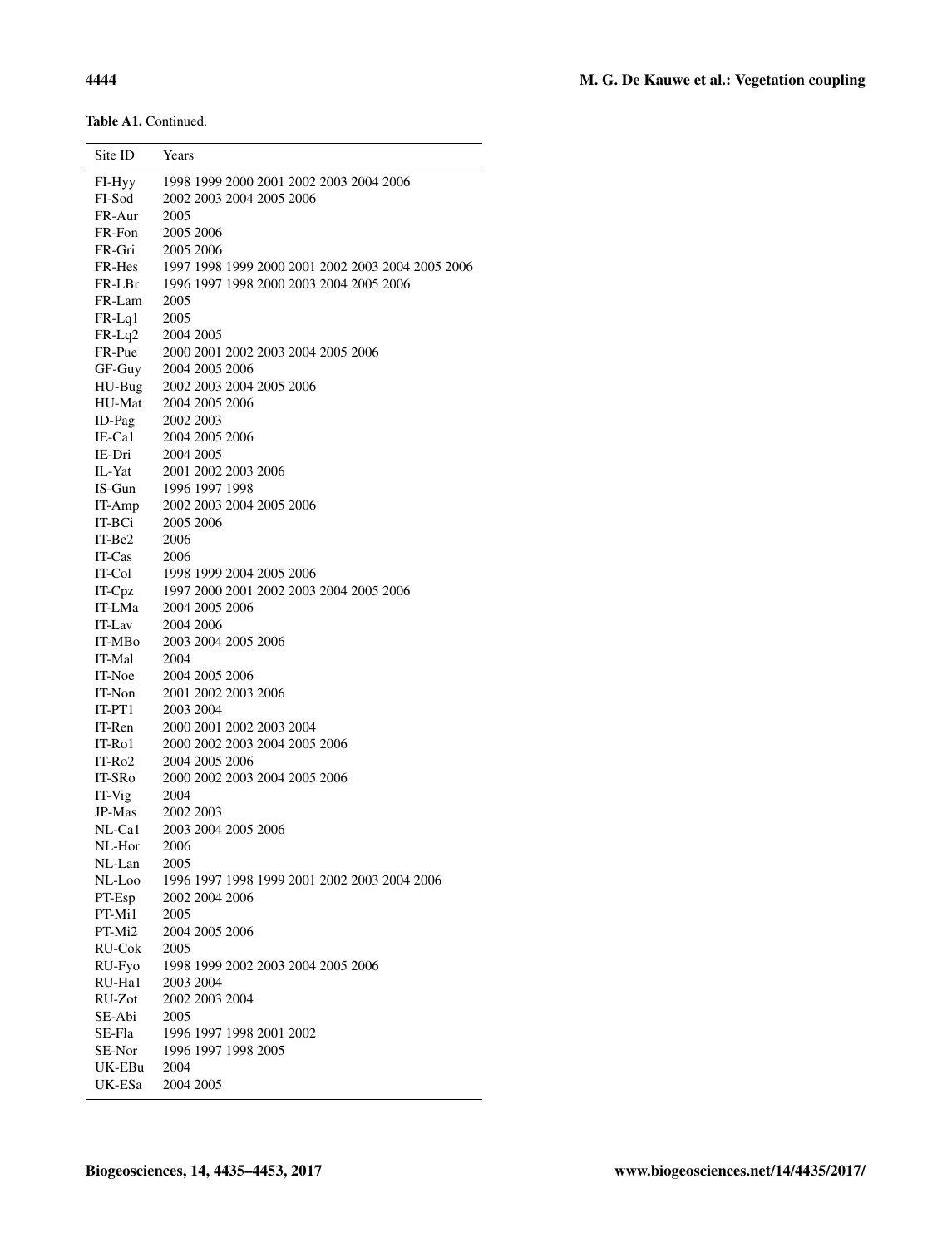Table A1. Continued.

| Site ID            | Years                                                            |
|--------------------|------------------------------------------------------------------|
| UK-Gri             | 1998 2000 2001 2006                                              |
| UK-Ham             | 2004 2005                                                        |
| UK-Her             | 2006                                                             |
| UK-PL3             | 2005 2006                                                        |
| US-ARM             | 2003 2004 2005 2006                                              |
| US-Aud             | 2002 2003 2004 2005 2006                                         |
| US-Bar             | 2004 2005                                                        |
| $US-Bkg$           | 2004 2005 2006                                                   |
| US-Blo             | 1997 1998 1999 2000 2001 2002 2003 2004 2005                     |
| $US-Bn1$           | 2003                                                             |
| $US-Bn2$           | 2003                                                             |
| US-Bol             | 1996 1997 1998 1999 2000 2001 2002 2003 2004 2005 2006 2007      |
| $US-Bo2$           | 2004 2005 2006                                                   |
| US-CaV             | 2004 2005                                                        |
| US-Dk1             | 2001 2002 2003 2004 2005                                         |
| $US-Dk2$           | 2003 2004                                                        |
| US-Dk3             | 2001 2002 2003 2004 2005                                         |
| US-FPe             | 2000 2001 2002 2003 2004 2005 2006                               |
| US-Fmf             | 2005 2006                                                        |
| US-Fuf             | 2005 2006                                                        |
| US-Fwf             | 2005 2006                                                        |
| US-Goo             | 2002 2003 2004 2005 2006                                         |
| US-Hal             | 1992 1993 1994 1995 1996 1997 1998 1999 2000 2001 2003 2005 2006 |
| $US-Ho1$           | 1996 1997 1998 1999 2000 2001 2002 2003                          |
| US-IB1             | 2005 2006 2007                                                   |
| $US-IB2$           | 2004 2006 2007                                                   |
| US-KS1             | 2002                                                             |
| US-KS <sub>2</sub> | 2002 2003 2004 2005 2006                                         |
| US-MMS<br>US-MOz   | 2000 2001 2002<br>2004 2005 2006                                 |
| US-Me2             | 2003 2004 2005                                                   |
| $US-Me3$           | 2004 2005                                                        |
| US-Me4             | 2000                                                             |
| US-NC <sub>2</sub> | 2005 2006                                                        |
| US-NR1             | 1999 2000 2002 2003                                              |
| $US-Ne1$           | 2001 2002 2003 2004 2005                                         |
| $US-Ne2$           | 2001 2002 2003 2004 2005                                         |
| $US-Ne3$           | 2001 2002 2003 2004                                              |
| US-SO <sub>2</sub> | 1997 1998 1999 2004 2005 2006                                    |
| US-SO <sub>3</sub> | 1997 1998 2005 2006                                              |
| US-SP1             | 2005                                                             |
| US-SP3             | 1999 2000 2001 2002 2003 2004                                    |
| US-SP4             | 1998                                                             |
| US-SRM             | 2004 2005 2006                                                   |
| US-Ton             | 2001 2002 2003 2004 2005 2006                                    |
| <b>US-UMB</b>      | 1999 2000 2001 2002 2003                                         |
| US-Var             | 2001 2002 2003 2004 2005 2006                                    |
| US-WCr             | 1999 2000 2001 2002 2003 2004 2005 2006                          |
| $US-Wi1$           | 2003                                                             |
| $US-Wi2$           | 2003                                                             |
| $US-Wi4$           | 2003 2004 2005                                                   |
| US-Wi5             | 2004                                                             |
| $US-Wi9$           | 2004 2005                                                        |
| US-Wkg             | 2004 2005 2006                                                   |
| US-Wrc             | 1998 1999 2000 2001 2002 2004 2005 2006                          |
| VU-Coc             | 2001 2002 2003 2004                                              |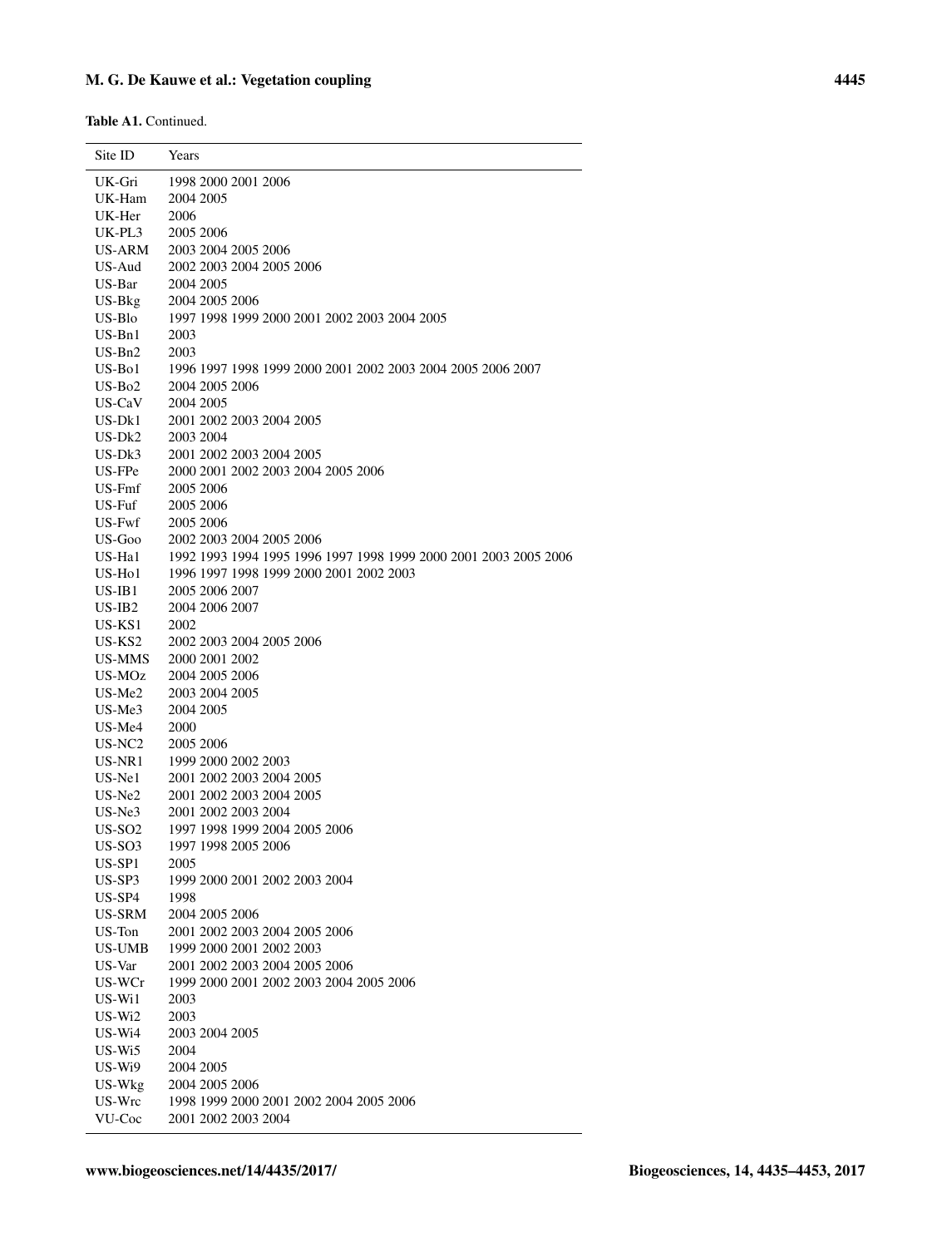| PFT        | Dominant species         | స    | Scale  | Method | $G_a$                              | Ğ                                                                                                                                                                                                                                                                                                                                                                                | $G_{\rm s}$               | Reference                    |
|------------|--------------------------|------|--------|--------|------------------------------------|----------------------------------------------------------------------------------------------------------------------------------------------------------------------------------------------------------------------------------------------------------------------------------------------------------------------------------------------------------------------------------|---------------------------|------------------------------|
| ENE        | Abies amabilis           | 0.18 | Stand  | Z      | f (wind, roughness,                | $f(\text{wind})$                                                                                                                                                                                                                                                                                                                                                                 | Inverted PM with          | Martin et al. (2001)         |
|            |                          |      |        |        | radiation)                         |                                                                                                                                                                                                                                                                                                                                                                                  | sap flow                  |                              |
| ENE        | Callitris                | 0.15 | Canopy |        | $f(\text{wind}, \text{roughness})$ | I                                                                                                                                                                                                                                                                                                                                                                                | Inverted PM.              | Zeppel and Eamus (2008)      |
|            | glaucophylla J. Thompson |      |        |        |                                    |                                                                                                                                                                                                                                                                                                                                                                                  | $E$ from sap flow         |                              |
| ENE        | Chamaecyparis obtusa     | 0.21 | Canopy |        | $f(\text{wind}, u_*)$              | I                                                                                                                                                                                                                                                                                                                                                                                | Inverted PM,              | Kosugi et al. (2007)         |
|            |                          |      |        |        |                                    |                                                                                                                                                                                                                                                                                                                                                                                  | $E$ from EC               |                              |
| <b>ENE</b> | Picea glauca             | 0.4  | Stand  |        | $f(\text{wind}, u_*)$              | I                                                                                                                                                                                                                                                                                                                                                                                | Simplified PM with sap    | Bladon et al. (2006)         |
|            |                          |      |        |        |                                    |                                                                                                                                                                                                                                                                                                                                                                                  | How                       |                              |
| 呂          | Picea abies              | 0.19 | Canopy |        | Inversion bulk transfer            | $\begin{array}{c} \rule{0pt}{2.5ex} \rule{0pt}{2.5ex} \rule{0pt}{2.5ex} \rule{0pt}{2.5ex} \rule{0pt}{2.5ex} \rule{0pt}{2.5ex} \rule{0pt}{2.5ex} \rule{0pt}{2.5ex} \rule{0pt}{2.5ex} \rule{0pt}{2.5ex} \rule{0pt}{2.5ex} \rule{0pt}{2.5ex} \rule{0pt}{2.5ex} \rule{0pt}{2.5ex} \rule{0pt}{2.5ex} \rule{0pt}{2.5ex} \rule{0pt}{2.5ex} \rule{0pt}{2.5ex} \rule{0pt}{2.5ex} \rule{0$ | Inversion bulk transfer   | Goldberg and Bernhofer (2008 |
|            |                          |      |        |        | of sensible heat (EC)              |                                                                                                                                                                                                                                                                                                                                                                                  | of sensible and latent    |                              |
|            |                          |      |        |        |                                    |                                                                                                                                                                                                                                                                                                                                                                                  | heat (EC)                 |                              |
| ENE        | Picea crassifolia        | 0.06 | Canopy |        | $f(\text{wind}, u_*)$              | $\overline{\phantom{a}}$                                                                                                                                                                                                                                                                                                                                                         | Inverted PM.              | Gaofeng et al. (2014)        |
|            |                          |      |        |        |                                    |                                                                                                                                                                                                                                                                                                                                                                                  | $E$ from EC               |                              |
| ENE        | Pinus elliottii          | 0.43 | Canopy |        | $f(\text{wind}, \text{roughness})$ | $f(u_*)$                                                                                                                                                                                                                                                                                                                                                                         | Inverted PM,              | Bracho et al. (2008)         |
|            |                          |      |        |        |                                    |                                                                                                                                                                                                                                                                                                                                                                                  | $E$ from EC               |                              |
| ENE        | Pinus pinaster           | 80.0 | Stand  |        | Emp. relation between              | I                                                                                                                                                                                                                                                                                                                                                                                | Inverted PM,              | Loustau et al. (1996)        |
|            |                          |      |        |        | $G_{\rm a}$ and wind               |                                                                                                                                                                                                                                                                                                                                                                                  | $E$ from sap flow         |                              |
| ENE        | Pinus sylvestris         | 0.1  | Stand  |        | f (wind, height)                   | I                                                                                                                                                                                                                                                                                                                                                                                | Leaf gas exchange         | Whitehead et al. (1984)      |
| ENF        | Pinus sylvestris         | 0.32 | Canopy |        | $f(\text{wind}, u_*)$              |                                                                                                                                                                                                                                                                                                                                                                                  | Inverted PM,              | Launiainen (2010)            |
|            |                          |      |        |        |                                    |                                                                                                                                                                                                                                                                                                                                                                                  | $E$ from EC               |                              |
| <b>ENE</b> | Pinus taeda              | 0.25 | Canopy |        | $f$ (roughness, $u_*)$ )           | $f$ (characteristic leaf                                                                                                                                                                                                                                                                                                                                                         | Bottom-up model:          | Stoy et al. (2006)           |
|            |                          |      |        |        |                                    | dimension, wind)                                                                                                                                                                                                                                                                                                                                                                 | f(VPD, LAI, and           |                              |
|            |                          |      |        |        |                                    |                                                                                                                                                                                                                                                                                                                                                                                  | radiation)                |                              |
| ENE        | Pseudotsuga menziesii    | 0.26 | Canopy |        | $f(\text{wind}, u_*)$              | $\overline{\phantom{a}}$                                                                                                                                                                                                                                                                                                                                                         | E from EC<br>Inverted PM, | $Jassal$ et al. $(2009)$     |
| ENE        | Pseudotsuga menziesii    | 0.15 | Canopy |        | $f(\text{wind}, u_*)$              | I                                                                                                                                                                                                                                                                                                                                                                                | Inverted PM,              | Lee and Black (1993)         |
|            |                          |      |        |        |                                    |                                                                                                                                                                                                                                                                                                                                                                                  | $E$ from EC               |                              |

Table A2. Literature summary of decoupling coefficients. Where possible we have summarized data from the growing season during daylight hours. E is transpiration, Ga is the total aerodynamic conductance (  $G_{\rm a} =$ Gam + Gb), Gam is the turbulent aerodynamic resistance, G is the canopy boundary layer conductance, م<br>S is the stomatal conductance, u∗ is the frictional velocity, EC is eddy covariance, PM is Penman–Monteith, Rtot is the total resistance,  $K_{\rm a}$ is the aerodynamic resistance, PAR is photosynthetically active radiation, and TC is the total conductance. The simple gradient approach refers to an estimation of م<br>S from vapour pressure deficit, pressure, and transpiration. Method refers to the approach to estimating K : (1) default, as in this manuscript (amphistomatous vegetation); (2) hypostomatous vegetation; and (3) accounting for radiative coupling following [Martin](#page-16-8) [\(1989\)](#page-16-8). Plant functional types (PFT) are defined as ENF – evergreen needleleaf forest, EBF – evergreen broadleaved forest, DBF – deciduous broadleaved forest, TRF – tropical rain forest, SAV – savanna,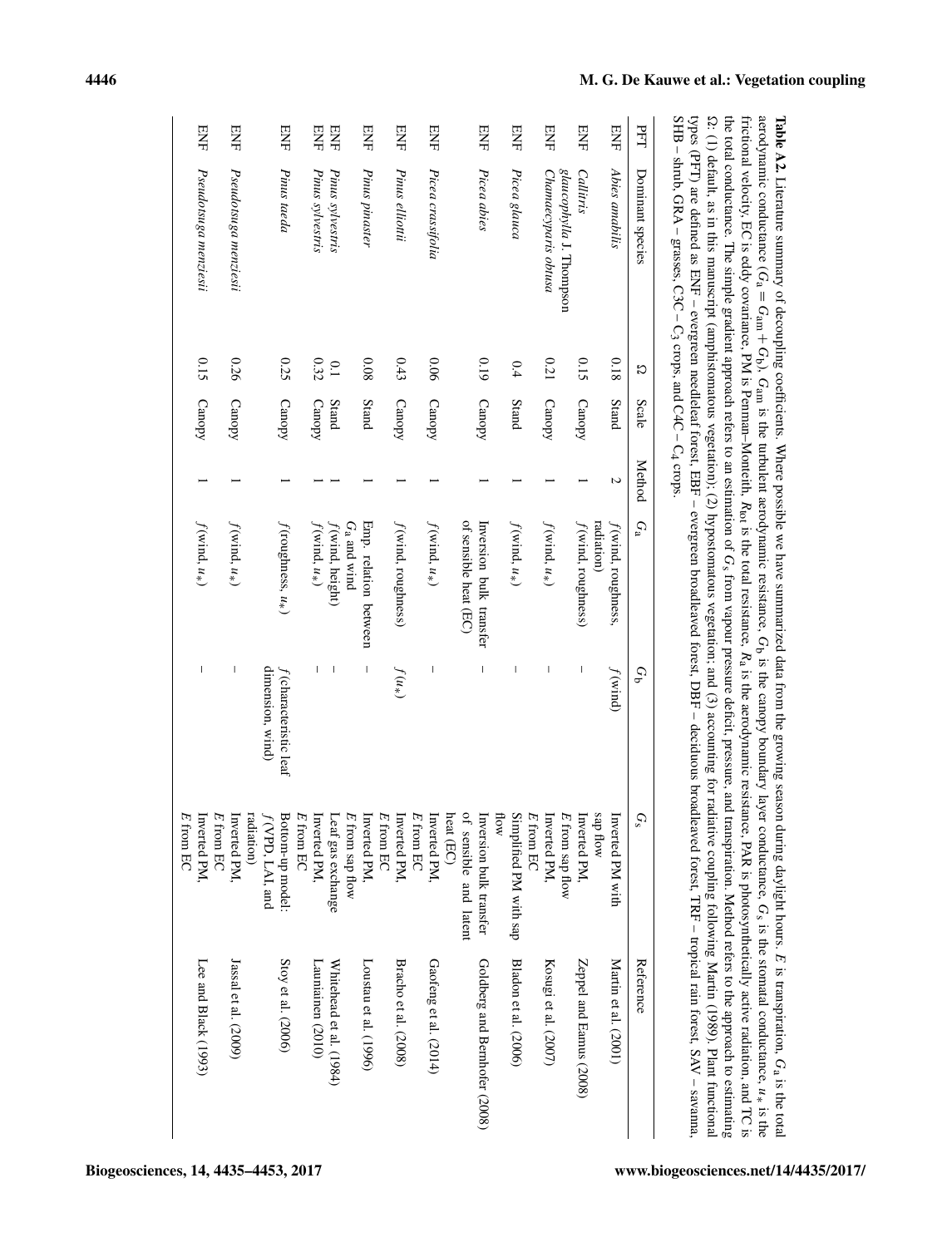|     | Table A2. Continued         |                  |                                      |               |                                                           |                                              |                                                                                                |                         |
|-----|-----------------------------|------------------|--------------------------------------|---------------|-----------------------------------------------------------|----------------------------------------------|------------------------------------------------------------------------------------------------|-------------------------|
| PFT | Dominant species            | G                | Scale                                | Method        | $G_{\rm a}$                                               | G                                            | Ġs                                                                                             | Reference               |
| EBF | Acacia ampliceps            | 0.28             | Stand                                | 3             | Empirical relationship<br>between $G_a$ and<br>wind speed | $\mathbf{I}$                                 | PM, E from sap flow<br>Inverted (simplified)                                                   | Mahmood et al. (2001)   |
| EBF | Azadirachta indica          | 0.28             | Tree                                 | $\mathcal{L}$ | $f$ (leaf temperature)                                    | I                                            | Inverted (Simplified)<br>PM from sap flow                                                      | Smith et al. (1998)     |
| EBF | Citrus limon                | 0.12             | Stand                                |               | $f(\mathrm{wind},\,u_*)$                                  | $\begin{array}{c} \end{array}$               | simplified PM, E from<br>$R_{\text{tot}} - R_{\text{a}}$ , $R_{\text{tot}}$ from<br>sap flow   | Nicolás et al. (2008)   |
| EBF | Eucalyptus camaldulensis    | 0.33             | Stand                                | 3             | Empirical relationship<br>between $G_a$ and<br>wind speed | $\mathbf{I}$                                 | PM, E from sap flow<br>Inverted (simplified)                                                   | Mahmood et al. (2001)   |
| EBF | Eucalyptus crebra F. Muell. | 0.19             | Canopy                               |               | $f$ (wind, roughness)                                     | I                                            | Inverted PM, E from<br>sap flow                                                                | Zeppel and Eamus (2008) |
| EBF | Eucalyptus globulus         | 0.63             | Stand                                |               | $\protect\operatorname{TC} - G_{\mathrm{s}}$              | $\overline{\phantom{a}}$                     | approach, E from<br>Simple gradient<br>sap flow                                                | White et al. (2000)     |
| EBF | Eucalyptus grandis          | 0.28             | Stand                                |               | $f(\mathrm{wind},\,u_*)$                                  | $\begin{array}{c} \end{array}$               | $R_{\text{tot}}$ – $R_{\text{a}}$ , $R_{\text{tot}}$ from<br>E from sap flow<br>simplified PM, | Mielke et al. (1999)    |
| EBF | Eucalyptus urophylla        | $\overline{0}$ . | Stand                                |               | f(wind, roughness)                                        | $\mathsf I$                                  | $E$ from sap flow<br>Inverted PM,                                                              | Zhang et al. (2016)     |
| EBF | Nothofagus fusca            | 0.24             | Stand                                |               | f(wind, roughness)                                        | $\overline{\phantom{a}}$                     | Stomatal conductance<br>upscaled by leaf area<br>from gas exchange                             | Köstner et al. (1992)   |
| EBF | Quercus                     | 0.3              | Canopy                               |               | $f$ (roughness, $u_*$ )                                   | $f$ (characteristic leaf<br>dimension, wind) | f(VPD, LAI, and PAR)<br>Bottom-up model:                                                       | Stoy et al. (2006)      |
| EBF | Schima superba              | 0.22             | Stand                                |               | f(wind, roughness)                                        |                                              | E from sap flow<br>inverted PM,                                                                | Zhang et al. (2016)     |
| EBF | Vaccinium vitis-vidaea      | 0.2              | Canopy<br>(under-<br>storey<br>only) |               | $f(\mathrm{wind},\,u_*)$                                  | $\overline{1}$                               | Inverted PM,<br>$E$ from EC                                                                    | lida et al. (2009)      |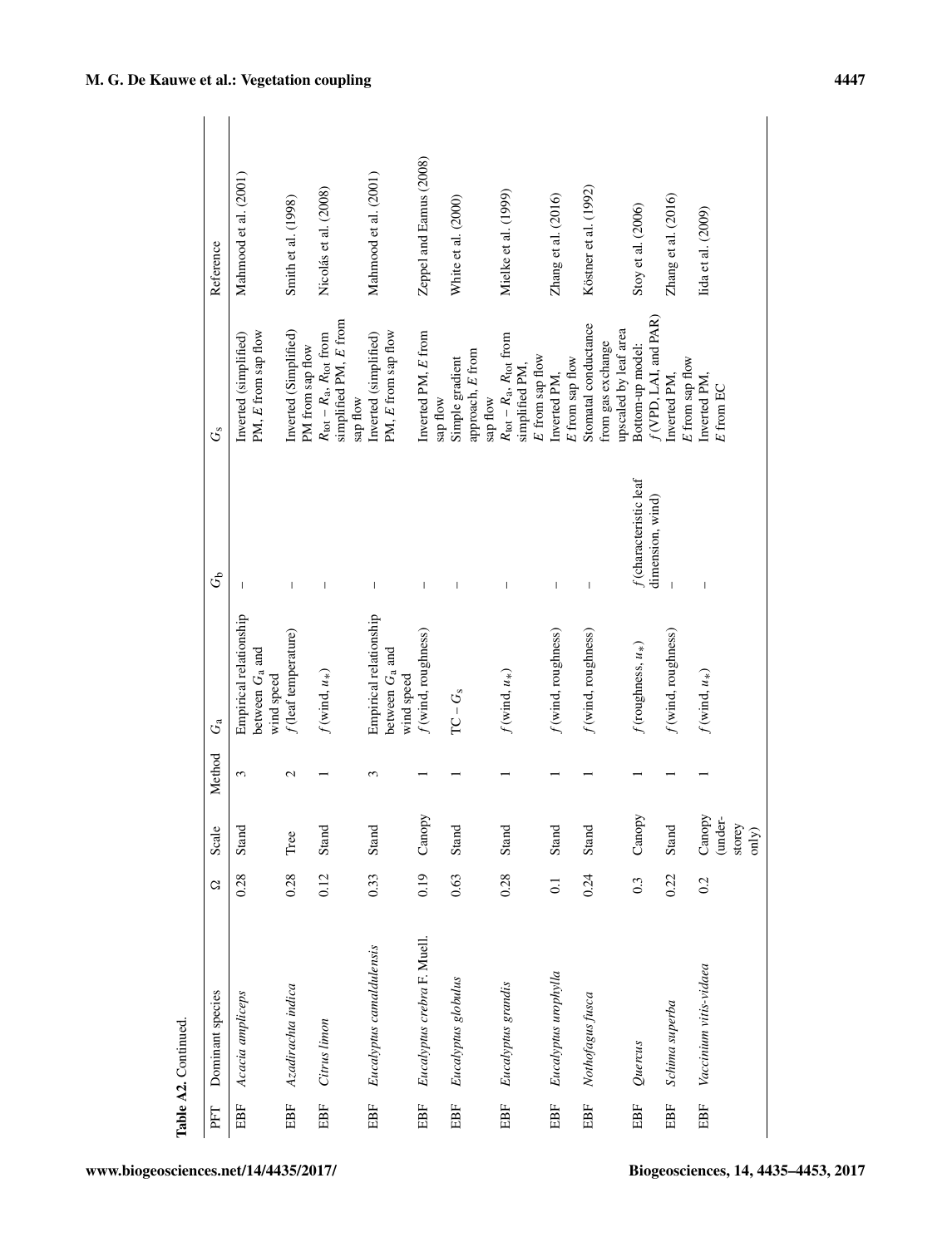| TRF<br>LRF                              |                       |                                         |                                         | LRF                                     | LRF  | <b>TRE</b>              |                   | <b>TRF</b>                              | <b>TRF</b>            |                      | <b>TRF</b>            | TRF                   |                      | DBF                         |                   | DBF                      |             | DBF                      |                               | DBF                    |          | DBF                                   |               | DBF                    |                 | DBF                                |                   | DBF                                |            |                                   |                 | DBF                                |          | DBF                   |                   | DBF                        | FГ               |                      |
|-----------------------------------------|-----------------------|-----------------------------------------|-----------------------------------------|-----------------------------------------|------|-------------------------|-------------------|-----------------------------------------|-----------------------|----------------------|-----------------------|-----------------------|----------------------|-----------------------------|-------------------|--------------------------|-------------|--------------------------|-------------------------------|------------------------|----------|---------------------------------------|---------------|------------------------|-----------------|------------------------------------|-------------------|------------------------------------|------------|-----------------------------------|-----------------|------------------------------------|----------|-----------------------|-------------------|----------------------------|------------------|----------------------|
| Trichilia guianensis Klotzsch           | Spondias mombin       | Ruagea cf. pubescens H. Karst.          | Ruiz & Pav.<br>Psychotria brachiata     | Naucleopsis sp.                         |      | Luehea seemannii        | anisodorum Todzia | Hedyosmum                               | Ficus insipida        |                      | Cecropia longipes     | Anacardium excelsum   |                      |                             |                   | Salix viminalis          |             | Quercus petraea          | P. deltoides                  | Populus trichocarpa ×  |          | Populus balsamifera                   |               | Juglans regia          |                 | Fagus sylvatica                    |                   | Fagus crenata                      |            |                                   |                 | Fagus sylvatica                    |          | Betula papyrifera     |                   | Асет ньпит                 | Dominant species | Table A2. Continued. |
| 0.43<br>0.43                            | 6.9                   | 0.25                                    |                                         | 0.27                                    | 0.27 | 88.0                    |                   | 0.37                                    | $0.82\,$              |                      | 6.9                   | 0.75                  |                      | 0.41                        |                   | 0.7                      |             | $\overline{0}$           |                               | 990                    |          | 0.4                                   |               | 0.37                   |                 | 0.2                                |                   | 0.3                                |            |                                   |                 | 0.28                               |          | 0.36                  |                   | 0.23                       | K                |                      |
| Leaf                                    | Tree                  | Leaf                                    |                                         | Leaf<br>$\text{Leaf}$                   |      | Tree                    |                   | Leaf                                    | Tree                  |                      | Tree                  | Tree                  |                      | Canopy                      |                   | Canopy                   |             | Canopy                   |                               | Canopy                 |          | Stand                                 |               | Tree                   |                 | Canopy                             |                   | Stand                              |            |                                   |                 | Canopy                             |          | Stand                 |                   | Stand                      | Scale            |                      |
|                                         | N                     |                                         |                                         |                                         |      | Z                       |                   |                                         | Z                     |                      | 2 U                   |                       |                      |                             |                   |                          |             |                          |                               | ω                      |          |                                       |               | Z                      |                 |                                    |                   |                                    |            |                                   |                 |                                    |          |                       |                   |                            | Method           |                      |
| $TC - G_a - f(wind, u*)$                | $TC -$<br>$G_{\rm s}$ |                                         |                                         | I.                                      |      | <b>HC</b><br>$-G_s$     |                   |                                         | $TC-Gs$               | stomatal conductance | $TC - G_s$ and        | 55<br>$-G_s$          |                      | Surface layer similarity    | canopy is wet     | Inverted PM when the     |             | $f$ (wind, roughness)    |                               | $TC - G_s$             |          | $f(\text{wind}, u_*)$                 |               |                        |                 | $f(\text{wind}, \text{roughness})$ |                   | $f(\text{wind}, \text{roughness})$ |            |                                   |                 | $f(\text{wind}, \text{roughness})$ |          | $f(\text{wind}, u_*)$ |                   | $f(\text{wind}, u_*)$      | $G_a$            |                      |
| $f(\text{wind}, \text{leaf extension})$ |                       | $f(\text{wind}, \text{leaf extension})$ | $f(\text{wind}, \text{leaf extension})$ | $f(\text{wind}, \text{leaf extension})$ |      |                         |                   | $f(\text{wind}, \text{leaf extension})$ |                       |                      | L                     | $\mathbf{I}$          |                      | $f(u*)$                     |                   | $\overline{\phantom{a}}$ |             | I                        |                               |                        |          | $\begin{array}{c} \hline \end{array}$ | roughness)    | $f$ (leaf temperature, |                 |                                    | dimension, wind)  | f (characteristic leaf             |            |                                   |                 | f (leaf size)                      |          |                       |                   | $f(u_*)$                   | $G_{\mathsf{D}}$ |                      |
| Leaf gas exchange                       | Leaf gas exchange     | Leaf gas exchange                       | Leaf gas exchange                       | Leaf gas exchange                       |      | Leaf gas exchange       |                   | Leaf gas exchange                       | Leaf gas exchange     |                      | Leaf gas exchange     | Leaf gas exchange     | the Bowen ratio (EC) | Inverted PM, E using        | $E$ from sap flow | Inverted PM,             | $E$ from EC | Inverted PM,             | wop des<br>approach, $E$ from | Simple gradient        | sap flow | Simplified PM with<br>and upscaled    | Jarvis (1976) | Modelled following     | the Bowen ratio | Inverted PM, E from                | $E$ from sap flow | Inverted PM,                       | radiation) | G <sub>s</sub> , temperature, and | f(VPD, maximum) | Bottom-up model:                   | sap flow | Simplified PM from    | $E$ from sap flow | Inverted PM,               | $G_{\rm s}$      |                      |
| Motzer et al. (2005)                    | Meinzer et al. (1997) | Motzer et al. (2005)                    | Motzer et al. (2005)                    | Motzer et al. (2005)                    |      | Meinzer et al. $(1997)$ |                   | Motzer et al. (2005)                    | Meinzer et al. (1997) |                      | Meinzer et al. (1997) | Meinzer et al. (1993) |                      | Wilson and Baldocchi (2000) |                   | Lindroth (1993)          |             | Granier and Bréda (1996) |                               | Hinckley et al. (1994) |          | Bladon et al. (2006)                  |               | Daudet et al. (1999)   |                 | Herbst (1995)                      |                   | Tateishi et al. (2010)             |            |                                   |                 | Magnani et al. (1998)              |          | Bladon et al. (2006)  |                   | Wullschleger et al. (2000) | Reference        |                      |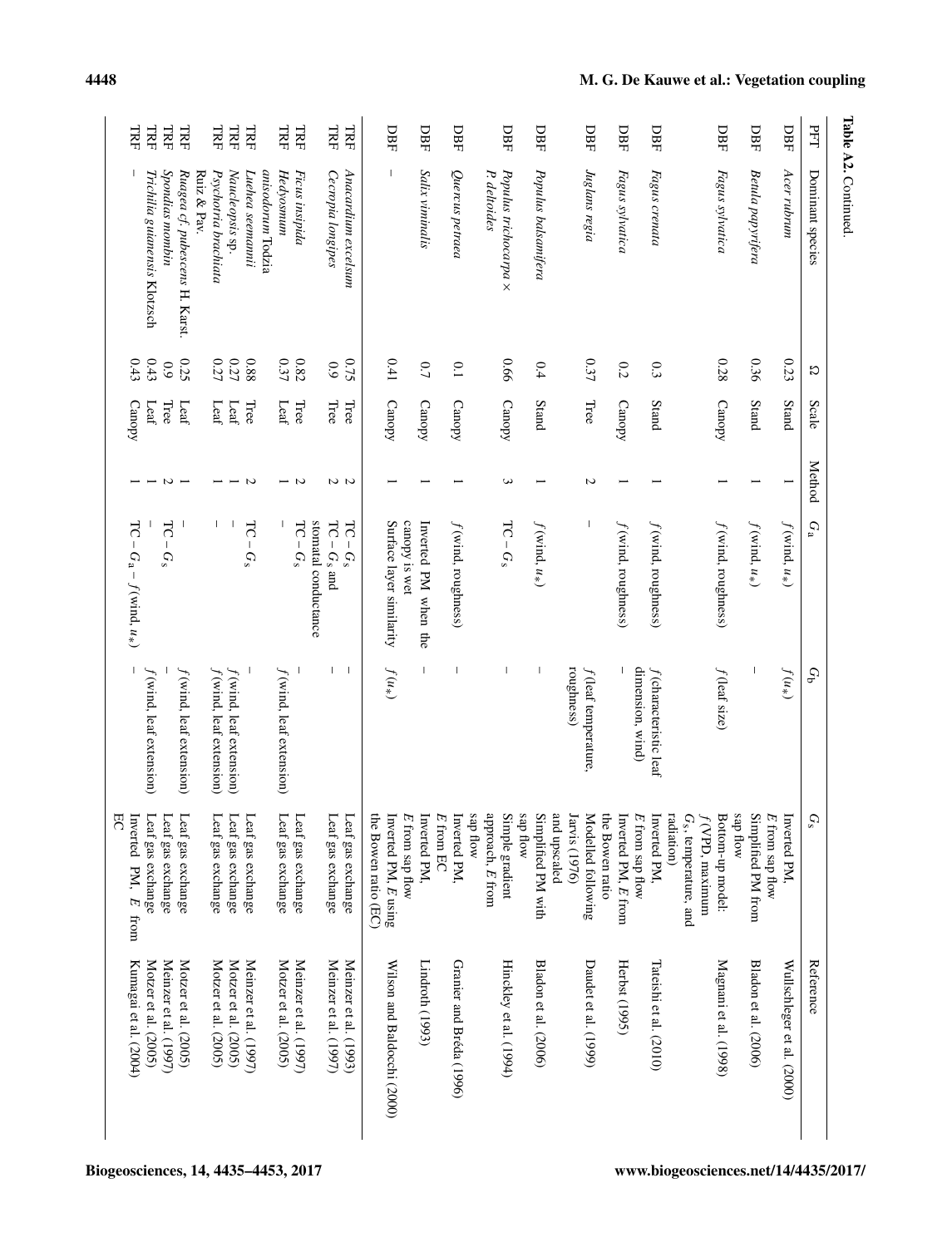|                 | Table A2. Continued.       |      |                                       |        |                                                           |                                              |                                                                |                               |
|-----------------|----------------------------|------|---------------------------------------|--------|-----------------------------------------------------------|----------------------------------------------|----------------------------------------------------------------|-------------------------------|
| PFT             | Dominant species           | G    | Scale                                 | Method | $G_{\rm a}$                                               | $G_{\mathbf{D}}^{\mathbf{b}}$                | Ğ                                                              | Reference                     |
| <b>SAV</b>      | $\overline{\phantom{a}}$   | 0.14 | Stand                                 |        | $f(\text{wind}, \text{roughness})$                        | $\overline{\phantom{a}}$                     | Inverted PM,<br>E from EC                                      | San José et al. (1995)        |
| <b>SHB</b>      | Prosopis juliflora         | 0.13 | Stand                                 | 3      | Empirical relationship<br>between $G_a$ and<br>wind speed |                                              | PM, E from sap flow<br>Inverted (simplified)                   | Mahmood et al. (2001)         |
| <b>SHB</b>      | Quercus sp.                | 0.4  | Canopy                                |        | f(wind, roughness)                                        | $f(u_*)$                                     | Inverted PM, E from<br>E <sub>C</sub>                          | Bracho et al. (2008)          |
| GRA             | Brachiaria brizantha       | 0.5  | Canopy                                |        | f(wind, roughness)                                        | $f(u_*)$                                     | Inverted PM,<br>E from EC                                      | Meirelles et al. (2011)       |
| <b>GRA</b>      | Festuca arundinaria Shreb. | 0.34 | Canopy                                |        | $f$ (roughness, $u_*$ )                                   | $f$ (characteristic leaf<br>dimension, wind) | Bottom-up model:<br>f(VPD, LAI, and<br>radiation)              | Stoy et al. (2006)            |
| GRA             | Phragmites australis       | 0.48 | Canopy                                |        | $f(\mbox{wind},\,u_*)$                                    | $f(u_*)$                                     | Inverted PM,<br>E from EC                                      | Zhou et al. $(2010)$          |
| GRA             | $\overline{1}$             | 0.45 | Canopy                                |        | $f(\text{wind}, u_*)$                                     |                                              | Inversion bulk transfer<br>of sensible and latent<br>heat (EC) | Goldberg and Bernhofer (2008) |
| GRA             | T                          | 64.0 | Canopy                                |        | $f(\mbox{wind},\,u_*)$                                    | $f(u_*)$                                     | Inverted PM,<br>$E$ from EC                                    | Aires et al. (2008)           |
| GRA             | $\mathbf{I}$               | 0.31 | Canopy                                |        | $f(\mbox{wind},\,u_*)$                                    | $f(u_*)$                                     | Inverted PM,<br>$\boldsymbol{E}$ from EC                       | Hao et al. (2007)             |
| <b>GRA</b>      | $\mathsf I$                | 0.21 | Canopy                                |        | $f(\text{wind}, u_*)$                                     | $f(u_*)$                                     | Inverted PM,<br>$\cal E$ from EC                               | Wever et al. (2002)           |
| GRA             | 1                          | 0.8  | $\begin{array}{c} \hline \end{array}$ |        | $\overline{1}$                                            | $\overline{1}$                               |                                                                | McNaughton and Jarvis (1983)  |
| C3C             | Crotalaria juncea          | 0.59 | Canopy                                |        | $f$ (wind, roughness)                                     | $\mathbf{I}$                                 | Inverted PM, E from<br>Bowen ratio energy<br>balance method    | Takagi et al. (2009)          |
| C3C             | Musa sp.                   | 0.2  | Stand                                 |        | f(wind, characteristic<br>leaf dimension, LAI)            | $\overline{\phantom{a}}$                     | Inverted PM, E from<br>sap flow ratio energy<br>balance method | Haijun et al. (2015)          |
| C <sub>4C</sub> | Zea mays                   | 0.58 | Canopy                                |        | $f$ (wind, roughness)                                     | $f(u_*)$                                     | Inverted PM, E from<br>Bowen ratio energy<br>balance method    | Steduto and Hsiao (1998)      |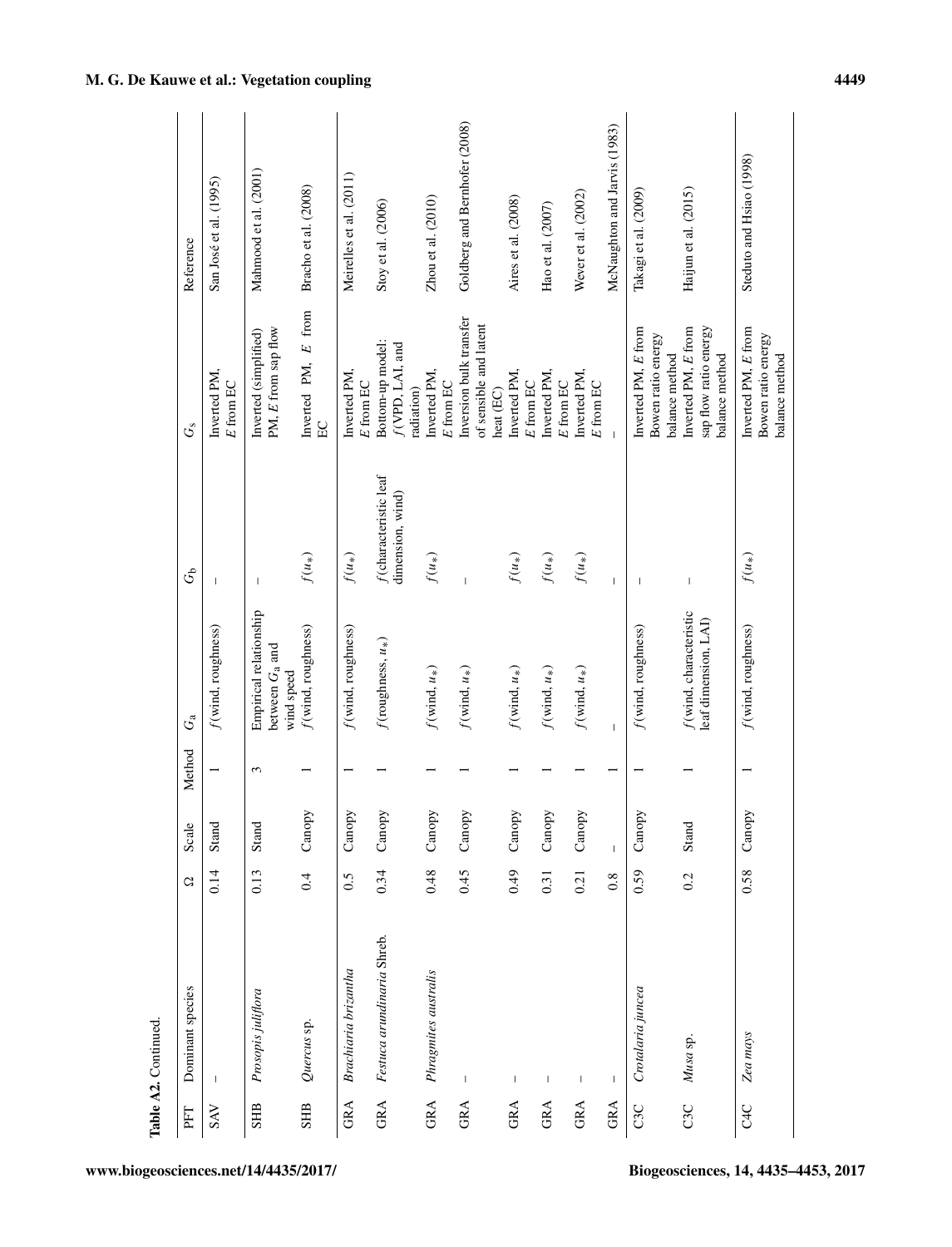*Competing interests.* The authors declare that they have no conflict of interest.

*Acknowledgements.* Martin G. De Kauwe was supported by an Australian Research Council (ARC) Linkage grant LP140100232 and acknowledges support from the ARC Centre of Excellence for Climate System Science CE110001028. This work used eddy covariance data acquired by the FLUXNET community and in particular by the following networks: AmeriFlux (US Department of Energy, Biological and Environmental Research, Terrestrial Carbon Program; DE-FG02-04ER63917 and DE-FG02- 04ER63911), AfriFlux, AsiaFlux, CarboAfrica, CarboEuropeIP, CarboItaly, CarboMont, ChinaFlux, FLUXNET Canada (supported by CFCAS, NSERC, BIOCAP, Environment Canada, and NRCan), GreenGrass, KoFlux, LBA, NECC, OzFlux, TCOS Siberia, and USCCC. We acknowledge financial support for the eddy covariance data harmonization provided by CarboEuropeIP, FAO–GTOS– TCO, iLEAPS, the Max Planck Institute for Biogeochemistry, the National Science Foundation, the University of Tuscia, Université Laval and Environment Canada, and the US Department of Energy. We also acknowledge contributions for the database development and technical support from the Berkeley Water Center, Lawrence Berkeley National Laboratory, Microsoft Research eScience, Oak Ridge National Laboratory, the University of California, and the University of Virginia. Finally, we thank the two anonymous reviewers for their constructive criticisms that improved this work.

Edited by: David Bowling Reviewed by: two anonymous referees

#### References

- <span id="page-15-0"></span>Ainsworth, E. and Rogers, A.: The response of photosynthesis and stomatal conductance to rising  $[CO<sub>2</sub>]$ : mechanisms and environmental interactions, Plant Cell Environ., 30, 258–270, https://doi.org[/10.1111/j.1365-3040.2007.01641.x,](https://doi.org/10.1111/j.1365-3040.2007.01641.x) 2007.
- <span id="page-15-18"></span>Aires, L., Pio, C., and Pereira, J.: The effect of drought on energy and water vapour exchange above a mediterranean  $C_3/C_4$  grassland in Southern Portugal, Agr. Forest Meteorol., 148, 565–579, 2008.
- <span id="page-15-8"></span>Best, M. J., Pryor, M., Clark, D. B., Rooney, G. G., Essery, R. L. H., Ménard, C. B., Edwards, J. M., Hendry, M. A., Porson, A., Gedney, N., Mercado, L. M., Sitch, S., Blyth, E., Boucher, O., Cox, P. M., Grimmond, C. S. B., and Harding, R. J.: The Joint UK Land Environment Simulator (JULES), model description – Part 1: Energy and water fluxes, Geosci. Model Dev., 4, 677–699, https://doi.org[/10.5194/gmd-4-677-2011,](https://doi.org/10.5194/gmd-4-677-2011) 2011.
- <span id="page-15-2"></span>Betts, R., Boucher, O., Collins, M., Cox, P., Falloon, P., Gedney, N., Hemming, D., Huntingford, C., Jones, C., Sexton, D., and Webb, M. J.: Projected increase in continental runoff due to plant responses to increasing carbon dioxide, Nature, 448, 1037–1041, 2007.
- <span id="page-15-5"></span>Black, T. A., Tanner, C., and Gardner, W.: Evapotranspiration from a snap bean crop, Agron. J., 62, 66–69, 1970.
- <span id="page-15-12"></span>Bladon, K. D., Silins, U., Landhäusser, S. M., and Lieffers, V. J.: Differential transpiration by three boreal tree species in response

to increased evaporative demand after variable retention harvesting, Agr. Forest Meteorol., 138, 104–119, 2006.

- <span id="page-15-15"></span>Bracho, R., Powell, T. L., Dore, S., Li, J., Hinkle, C. R., and Drake, B. G.: Environmental and biological controls on water and energy exchange in Florida scrub oak and pine flatwoods ecosystems, J. Geophys. Res.-Biogeo., 113, G02004, https://doi.org[/10.1029/2007JG000469,](https://doi.org/10.1029/2007JG000469) 2008.
- <span id="page-15-6"></span>Brown, K. W.: Vegetation and the Atmosphere, Sugar beet and potatoes, Academic Press, London, 1976.
- <span id="page-15-3"></span>Cao, L., Bala, G., Caldeira, K., Nemani, R., and Ban-Weiss, G.: Importance of carbon dioxide physiological forcing to future climate change, Proc. Natl. Acad. Sci. USA, 107, 9513–9518, https://doi.org[/10.1073/pnas.0913000107,](https://doi.org/10.1073/pnas.0913000107) 2010.
- <span id="page-15-16"></span>Daudet, F., Le Roux, X., Sinoquet, H., and Adam, B.: Wind speed and leaf boundary layer conductance variation within tree crown: consequences on leaf-to-atmosphere coupling and tree functions, Agr. Forest Meteorol., 97, 171–185, 1999.
- <span id="page-15-4"></span>De Kauwe, M. G., Medlyn, B. E., Zaehle, S., Walker, A. P., Dietze, M. C., Hickler, T., Jain, A. K., Luo, Y., Parton, W. J., Prentice, I. C., Smith, B., Thornton, P. E., Wang, S., Wang, Y.-P., Wårlind, D., Weng, E., Crous, K. Y., Ellsworth, D. S., Hanson, P. J., Seok Kim, H., Warren, J. M., Oren, R., and Norby, R. J.: Forest water use and water use efficiency at elevated  $CO<sub>2</sub>$ : a model-data intercomparison at two contrasting temperate forest FACE sites, Glob. Change Biol., 19, 1759–1779, https://doi.org[/10.1111/gcb.12164,](https://doi.org/10.1111/gcb.12164) 2013.
- <span id="page-15-7"></span>De Kauwe, M. G., Kala, J., Lin, Y.-S., Pitman, A. J., Medlyn, B. E., Duursma, R. A., Abramowitz, G., Wang, Y.-P., and Miralles, D. G.: A test of an optimal stomatal conductance scheme within the CABLE land surface model, Geosci. Model Dev., 8, 431– 452, https://doi.org[/10.5194/gmd-8-431-2015,](https://doi.org/10.5194/gmd-8-431-2015) 2015.
- <span id="page-15-10"></span>Dekker, S. C., Groenendijk, M., Booth, B. B. B., Huntingford, C., and Cox, P. M.: Spatial and temporal variations in plant water-use efficiency inferred from tree-ring, eddy covariance and atmospheric observations, Earth Syst. Dynam., 7, 525–533, https://doi.org[/10.5194/esd-7-525-2016,](https://doi.org/10.5194/esd-7-525-2016) 2016.
- <span id="page-15-11"></span>Foken, T.: The energy balance closure problem: an overview, Ecol. Appl., 18, 1351–1367, 2008.
- <span id="page-15-14"></span>Gaofeng, Z., Ling, L., Yonghong, S., Xufeng, W., Xia, C., Jinzhu, M., Jianhua, H., Kun, Z., and Changbin, L.: Energy flux partitioning and evapotranspiration in a sub-alpine spruce forest ecosystem, Hydrol. Proc., 28, 5093–5104, 2014.
- <span id="page-15-1"></span>Gedney, N., Cox, P., Betts, R., Boucher, O., Huntingford, C., and Stott, P.: Detection of a direct carbon dioxide effect in continental river runoff records, Nature, 439, 835–838, https://doi.org[/10.1038/nature04504,](https://doi.org/10.1038/nature04504) 2006.
- <span id="page-15-13"></span>Goldberg, V. and Bernhofer, C.: Testing different decoupling coefficients with measurements and models of contrasting canopies and soil water conditions, Ann. Geophys., 26, 1977–1992, https://doi.org[/10.5194/angeo-26-1977-2008,](https://doi.org/10.5194/angeo-26-1977-2008) 2008.
- <span id="page-15-17"></span>Granier, A. and Bréda, N.: Modelling canopy conductance and stand transpiration of an oak forest from sap flow measurements, Ann. Sci. Forest., 53, 537–546, 1996.
- <span id="page-15-9"></span>Groenendijk, M., Dolman, A., van der Molen, M., Leuning, R., Arneth, A., Delpierre, N., Gash, J., Lindroth, A., Richardson, A., Verbeeck, H., and Wohlfahrt, G.: Assessing parameter variability in a photosynthesis model within and between plant functional types using global Fluxnet eddy covariance data, Agr. Forest Meteorol., 151, 22–38, 2011.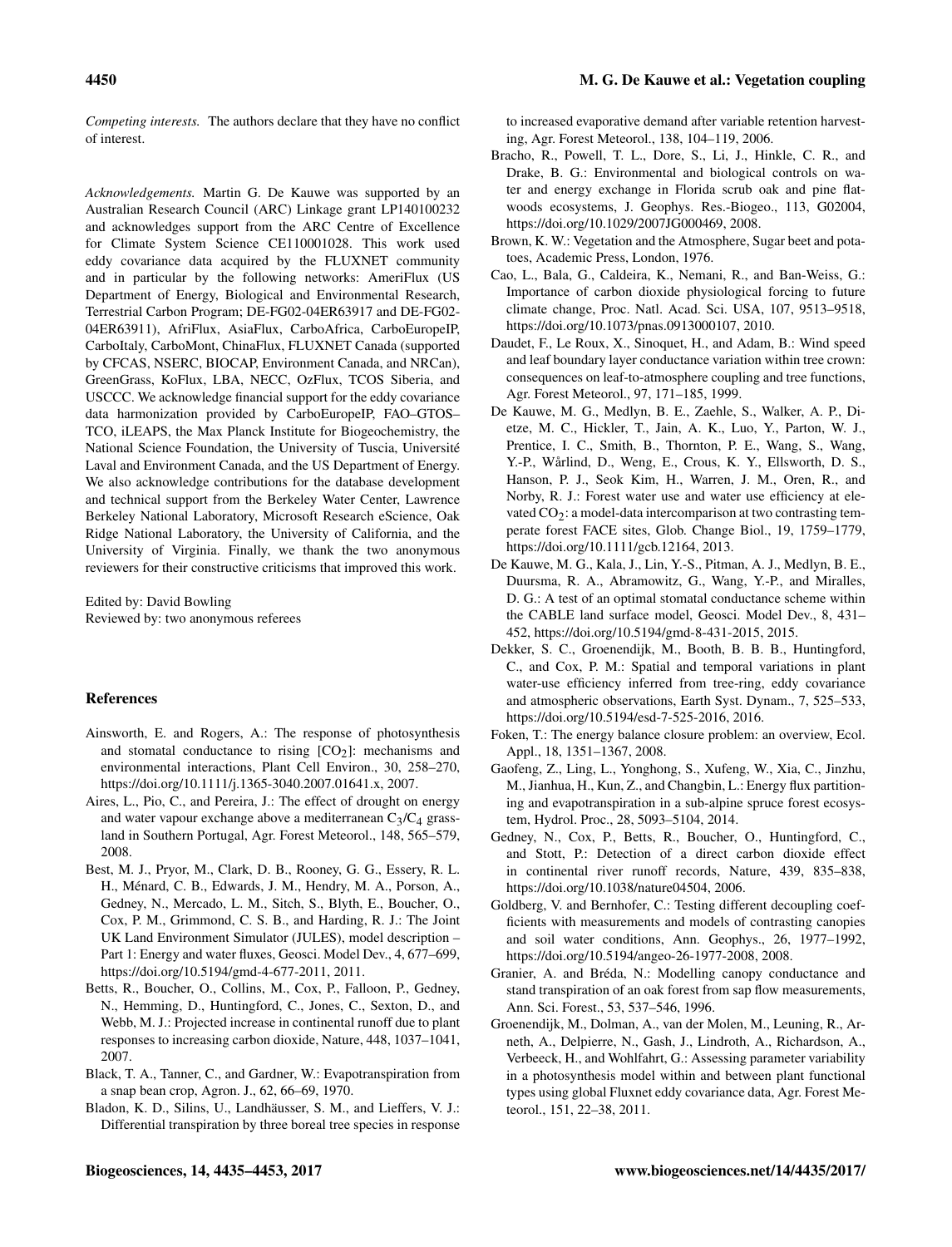- <span id="page-16-27"></span>Haijun, L., Cohen, S., Lemcoff, J. H., Israeli, Y., and Tanny, J.: Sap flow, canopy conductance and microclimate in a banana screenhouse, Agr. Forest Meteorol., 201, 165–175, 2015.
- <span id="page-16-26"></span>Hao, Y., Wang, Y., Huang, X., Cui, X., Zhou, X., Wang, S., Niu, H., and Jiang, G.: Seasonal and interannual variation in water vapor and energy exchange over a typical steppe in Inner Mongolia, China, Agr. Forest Meteorol., 146, 57–69, 2007.
- <span id="page-16-21"></span>Herbst, M.: Stomatal behaviour in a beech canopy: an analysis of Bowen ratio measurements compared with porometer data, Plant Cell Environ., 18, 1010–1018, 1995.
- <span id="page-16-23"></span>Hinckley, T., Brooks, J., Čermák, J., Ceulemans, R., Kučera, J., Meinzer, F., and Roberts, D.: Water flux in a hybrid poplar stand, Tree Physiol., 14, 1005–1018, 1994.
- <span id="page-16-11"></span>Huntingford, C. and Monteith, J.: The behaviour of a mixed-layer model of the convective boundary layer coupled to a big leaf model of surface energy partitioning, Bound.-Lay. Meteorol., 88, 87–101, 1998.
- <span id="page-16-20"></span>Iida, S., Ohta, T., Matsumoto, K., Nakai, T., Kuwada, T., Kononov, A. V., Maximov, T. C., van der Molen, M. K., Dolman, H., Tanaka, H., and Yabuki, H.: Evapotranspiration from understory vegetation in an eastern Siberian boreal larch forest, Agr. Forest Meteorol., 149, 1129–1139, 2009.
- <span id="page-16-2"></span>Jacobs, C. and De Bruin, H.: The sensitivity of regional transpiration to land-surface characteristics: significance of feedback, J. Clim., 5, 683–698, 1992.
- <span id="page-16-22"></span>Jarvis, P.: The interpretation of the variations in leaf water potential and stomatal conductance found in canopies in the field, Philos. T. R. Soc. Lond., 273, 593–610, 1976.
- <span id="page-16-1"></span>Jarvis, P. and McNaughton, K.: Stomatal control of transpiration: Scaling up from leaf to region, Adv. Ecol. Res., 15, 1–49, 1986.
- <span id="page-16-3"></span>Jarvis, P. G.: Attributes of Trees as Crop Plants, Transpiration and assimilation of tree and agricultural crops: the omega factor, 460–480, Institute of Terrestrial Ecology, 1985.
- <span id="page-16-17"></span>Jassal, R. S., Black, T. A., Spittlehouse, D. L., Brümmer, C., and Nesic, Z.: Evapotranspiration and water use efficiency in different-aged Pacific Northwest Douglas-fir stands, Agr. Forest Meteorol., 149, 1168–1178, 2009.
- <span id="page-16-6"></span>Khatun, R., Ohta, T., Kotani, A., Asanuma, J., Gamo, M., Han, S., Hirano, T., Nakai, Y., Saigusa, N., Takagi, K., Wang, H., and Yoshifuji, N.: Spatial variations in evapotranspiration over East Asian forest sites, I. Evapotranspiration and decoupling coefficient, Hydrol. Res. Lett., 5, 83–87, 2011.
- <span id="page-16-12"></span>Knauer, J., Zaehle, S., Medlyn, B., Reichstein, M., Williams, C. A., Migliavacca, M., De Kauwe, M. G., Werner, C., Keitel, C., Kolari, P., Limousin, J.-M., and Linderson, M.- J.: Towards physiologically meaningful water-use efficiency estimates from eddy covariance data, Glob. Change Biol., https://doi.org[/10.1111/gcb.13893,](https://doi.org/10.1111/gcb.13893) 2017.
- <span id="page-16-19"></span>Köstner, B., Schulze, E.-D., Kelliher, F., Hollinger, D., Byers, J., Hunt, J., McSeveny, T., Meserth, R., and Weir, P.: Transpiration and canopy conductance in a pristine broad-leaved forest of Nothofagus: an analysis of xylem sap flow and eddy correlation measurements, Oecologia, 91, 350–359, 1992.
- <span id="page-16-14"></span>Kosugi, Y., Takanashi, S., Tanaka, H., Ohkubo, S., Tani, M., Yano, M., and Katayama, T.: Evapotranspiration over a Japanese cypress forest, I. Eddy covariance fluxes and surface conductance characteristics for 3 years, J. Hydrol., 337, 269–283, 2007.
- <span id="page-16-10"></span>Kowalczyk, E. A., Wang, Y. P., Wang, P., Law, R. H., and Davies, H. L.: The CSIRO Atmosphere Biosphere Land Exchange (CA-

BLE) model for use in climate models and as an offline model, Tech. Rep. CSIRO Marine and Atmospheric Research paper 013, CSIRO, CABLE model, 2006.

- <span id="page-16-25"></span>Kumagai, T., Saitoh, T. M., Sato, Y., Morooka, T., Manfroi, O. J., Kuraji, K., and Suzuki, M.: Transpiration, canopy conductance and the decoupling coefficient of a lowland mixed dipterocarp forest in Sarawak, Borneo: dry spell effects, J. Hydrol., 287, 237– 251, 2004.
- <span id="page-16-16"></span>Launiainen, S.: Seasonal and inter-annual variability of energy exchange above a boreal Scots pine forest, Biogeosciences, 7, 3921–3940, https://doi.org[/10.5194/bg-7-3921-2010,](https://doi.org/10.5194/bg-7-3921-2010) 2010.
- <span id="page-16-9"></span>Law, B., Falge, E., Gu, L. v., Baldocchi, D., Bakwin, P., Berbigier, P., Davis, K., Dolman, A., Falk, M., Fuentes, J., Goldstein, A., Granier, A., Grelle, A., Hollinger, D., Janssens, I. A., Jarvis, P., Jensen, N. O., Katul, G., Mahli, Y., Matteucci, G., Meyers, T., Monson, R., Munger, W., Oechel, W., Olson, R., Pilegaard, K., Paw, U. K. T., Thorgeirsson, H., Valentini, R., Verma, S., Vesala, T., Wilson, K., and Wofsy, S.: Environmental controls over carbon dioxide and water vapor exchange of terrestrial vegetation, Agr. Forest Meteorol., 113, 97–120, 2002.
- <span id="page-16-4"></span>Lee, X. and Black, T. A.: Atmospheric turbulence within and above a Douglas-fir stand. Part II: Eddy fluxes of sensible heat and water vapour, Bound.-Lay. Meteorol., 64, 369–389, 1993.
- <span id="page-16-7"></span>Lin, Y.-S., Medlyn, B. E., Duursma, R. A., Prentice, I. C., Wang, H., Baig, S., Eamus, D., de Dios, V. R., Mitchell, P., Ellsworth, D. S., de Beeck, M. O., Wallin, G., Uddling, J., Tarvainen, L., Linderson, M.-L., Cernusak, L. A., Nippert, J. B., Ocheltree, T. W., Tissue, D. T., Martin-StPaul, N. K., Rogers, A., Warren, J. M., De Angelis, P., Hikosaka, K., Han, Q., Onoda, Y., Gimeno, T. E., Barton, C. V. M., Bennie, J., Bonal, D., Bosc, A., Low, M., Macinins-Ng, C., Rey, A., Rowland, L., Setterfield, S. A., Tausz-Posch, S., Zaragoza-Castells, J., Broadmeadow, M. S. J., Drake, J. E., Freeman, M., Ghannoum, O., Hutley, L. B., Kelly, J. W., Kikuzawa, K., Kolari, P., Koyama, K., Limousin, J.-M., Meir, P., Lola da Costa, A. C., Mikkelsen, T. N., Salinas, N., Sun, W., and Wingate, L.: Optimal stomatal behaviour around the world, Nature Climate Change, 5, 459–464, 2015.
- <span id="page-16-24"></span>Lindroth, A.: Aerodynamic and canopy resistance of short-rotation forest in relation to leaf area index and climate, Bound.-Lay. Meteorol., 66, 265–279, 1993.
- <span id="page-16-15"></span>Loustau, D., Berbigier, P., Roumagnac, P., Arruda-Pacheco, C., David, J., Ferreira, M., Pereira, J., and Tavares, R.: Transpiration of a 64-year-old maritime pine stand in Portugal, Oecologia, 107, 33–42, 1996.
- <span id="page-16-5"></span>Magnani, F., Leonardi, S., Tognetti, R., Grace, J., and Borghetti, M.: Modelling the surface conductance of a broad-leaf canopy: effects of partial decoupling from the atmosphere, Plant Cell Environ., 21, 867–879, 1998.
- <span id="page-16-18"></span>Mahmood, K., Morris, J., Collopy, J., and Slavich, P.: Groundwater uptake and sustainability of farm plantations on saline sites in Punjab province, Pakistan, Agr. Water Manage., 48, 1–20, 2001.
- <span id="page-16-8"></span>Martin, P.: The significance of radiative coupling between vegetation and the atmosphere, Agr. Forest Meteorol., 49, 45–53, 1989.
- <span id="page-16-13"></span>Martin, T., Brown, K., Kučera, J., Meinzer, F., Sprugel, D., and Hinckley, T.: Control of transpiration in a 220-year-old Abies amabilis forest, Forest Ecol. Manag., 152, 211–224, 2001.
- <span id="page-16-0"></span>McElwain, J. C. and Chaloner, W. G.: Stomatal density and index of fossil plants track atmospheric carbon dioxide in the Palaeozoic, Ann. Bot.-London, 76, 389–395, 1995.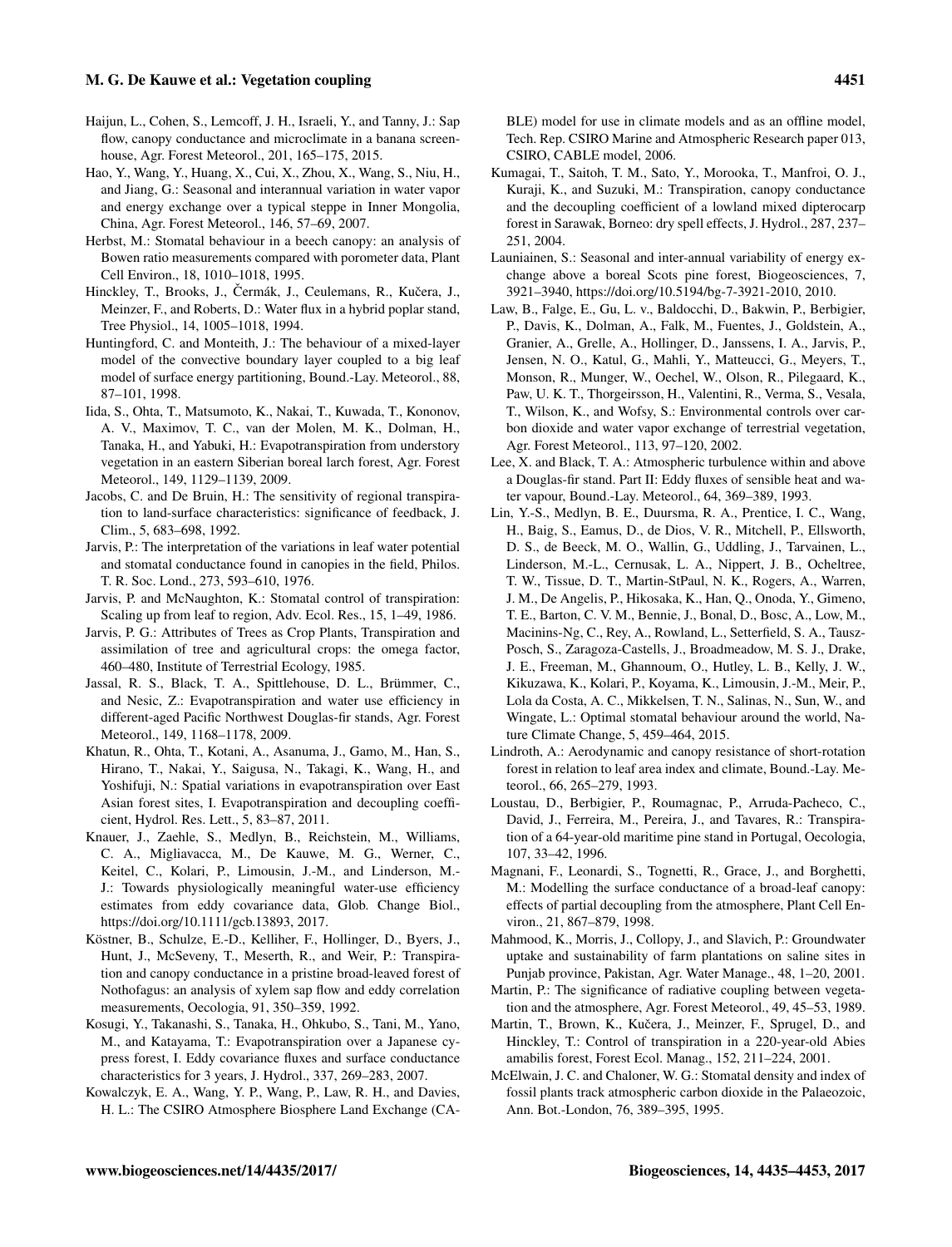- <span id="page-17-2"></span>McNaughton, K. and Jarvis, P.: Water Deficits and Plant Growth, Predicting effects of vegetation changes on transpiration and evaporation, Academic Press, San Diego, Vol. VII, 1–47, 1983.
- <span id="page-17-3"></span>McNaughton, K. and Jarvis, P.: Effects of spatial scale on stomatal control of transpiration, Agr. Forest Meteorol., 54, 279–302, 1991.
- <span id="page-17-1"></span>Medlyn, B., Barton, C., Broadmeadow, M., Ceulemans, R., De Angelis, P., Forstreuter, M., Freeman, M., Jackson, S., Kellomaki, S., Laitat, E., Rey, A., Roberntz, P., Sigurdsson, B., Strassemeyer, J., Wang, K., Curtis, P., and Jarvis, P.: Stomatal conductance of forest species after long-term exposure to elevated  $CO<sub>2</sub>$  concentration: a synthesis, New Phytol., 149, 247–264, 2001.
- <span id="page-17-18"></span>Medlyn, B. E., De Kauwe, M. G., Lin, Y.-S., Knauer, J., Duursma, R. A., Williams, C. A., Arneth, A., Clement, R., Isaac, P., Limousin, J.-M., Linderson, M.-L., Meir, P., Martin-StPaul, N., and Wingate, L.: How do leaf and ecosystem measures of water-use efficiency compare?, New Phytol., https://doi.org[/10.1111/nph.14626,](https://doi.org/10.1111/nph.14626) 2017.
- <span id="page-17-5"></span>Meinzer, F., Goldstein, G., Holbrook, N., Jackson, P., and Cavelier, J.: Stomatal and environmental control of transpiration in a lowland tropical forest tree, Plant Cell Environ., 16, 429–436, 1993.
- <span id="page-17-6"></span>Meinzer, F., Andrade, J., Goldstein, G., Holbrook, N., Cavelier, J., and Jackson, P.: Control of transpiration from the upper canopy of a tropical forest: the role of stomatal, boundary layer and hydraulic architecture components, Plant Cell Environ., 20, 1242– 1252, 1997.
- <span id="page-17-25"></span>Meirelles, M., Franco, A., Farias, S., and Bracho, R.: Evapotranspiration and plant–atmospheric coupling in a Brachiaria brizantha pasture in the Brazilian savannah region, Grass and Forage Science, 66, 206–213, 2011.
- <span id="page-17-7"></span>Mielke, M. S., Oliva, M., de Barros, N. F., Penchel, R. M., Martinez, C. A., and de Almeida, A. C.: Stomatal control of transpiration in the canopy of a clonal Eucalyptus grandis plantation, Trees-Struct. Funct., 13, 152–160, 1999.
- <span id="page-17-9"></span>Miner, G. L., Bauerle, W. L., and Baldocchi, D. D.: Estimating the sensitivity of stomatal conductance to photosynthesis: A review, Plant Cell Environ., 40, 1214–1238, 2017.
- <span id="page-17-0"></span>Morison, J. I. L.: Sensitivity of stomata and water use efficiency to high CO<sub>2</sub>, Plant Cell Environ., 8, 467-474, 1985.
- <span id="page-17-23"></span>Motzer, T., Munz, N., Küppers, M., Schmitt, D., and Anhuf, D.: Stomatal conductance, transpiration and sap flow of tropical montane rain forest trees in the southern Ecuadorian Andes, Tree Physiol., 25, 1283–1293, 2005.
- <span id="page-17-20"></span>Nicolás, E., Barradas, V., Ortuño, M., Navarro, A., Torrecillas, A., and Alarcón, J.: Environmental and stomatal control of transpiration, canopy conductance and decoupling coefficient in young lemon trees under shading net, Environ. Exp. Bot., 63, 200–206, 2008.
- <span id="page-17-13"></span>Oleson, K. W., Lawrence, D. M., Bonan, G. B., Drewniak, B., Huang, M., Koven, C. D., Levis, S., Li, F., Riley, W. J., Subin, Z. M., Swenson, S. C., Thornton, P. E., Bozbiyik, A., Fisher, R., Heald, C. L., Kluzek, E., Lamarque, J.-F., Lawrence, P. J., Leung, L. R., Lipscomb, W., Muszala, S., Ricciuto, D. M., Sacks, W., Sun, Y., Tang, J., and Yang, Z.-L.: Technical Description of version 4.5 of the Community Land Model (CLM), NCAR Technical Note NCAR/TN-503+STR, National Center for Atmospheric Research. Climate and Global Dynamics Division, National Center for Atmospheric Research, P.O. Box 3000, Boulder, Colarado, 2013.
- <span id="page-17-16"></span>Raupach, M. and Finnigan, J.: Single-layer models of evaporation from plant canopies are incorrect but useful, whereas multilayer models are correct but useless, Funct. Plant Biol., 15, 705–716, 1988.
- <span id="page-17-14"></span>Raupach, M., Finkele, K., and Zhang, L.: SCAM (Soil-Canopy-Atmosphere Model): Description and comparison with field data, Aspendale, Australia: CSIRO CEM Technical Report, p. 81, 1997.
- <span id="page-17-24"></span>San José, J. J., Montes, R. A., and Florentino, A.: Water flux through a semi-deciduous forest grove of the Orinoco savannas, Oecologia, 101, 141–150, 1995.
- <span id="page-17-12"></span>Sánchez, J. M., Caselles, V., and Rubio, E. M.: Analysis of the energy balance closure over a FLUXNET boreal forest in Finland, Hydrol. Earth Syst. Sci., 14, 1487–1497, https://doi.org[/10.5194/hess-14-1487-2010,](https://doi.org/10.5194/hess-14-1487-2010) 2010.
- <span id="page-17-15"></span>Sitch, S., Smith, B., Prentice, I. C., Arneth, A., Bondeau, A., Cramer, W., Kaplan, J., Levis, S., Lucht, W., Sykes, M., Thonicke, K., and Venevski, S.: Evaluation of ecosystem dynamics, plant geography and terrestrial carbon cycling in the LPJ Dynamic Vegetation Model, Glob. Change Biol., 9, 161–185, 2003.
- <span id="page-17-19"></span>Smith, D., Jarvis, P., and Odongo, J.: Management of windbreaks in the Sahel: the strategic implications of tree water use, Agroforest. Syst., 40, 83–96, 1998.
- <span id="page-17-28"></span>Steduto, P. and Hsiao, T. C.: Maize canopies under two soil water regimes: III. Variation in coupling with the atmosphere and the role of leaf area index, Agr. Forest Meteorol., 89, 201–213, 1998.
- <span id="page-17-8"></span>Stoy, P., Katul, G., Siqueira, M., Juang, J., Novick, K., Mccarthy, H., Christopher Oishi, A., Uebelherr, J., Kim, H., and Oren, R.: Separating the effects of climate and vegetation on evapotranspiration along a successional chronosequence in the southeastern US, Glob. Change Biol., 12, 2115–2135, 2006.
- <span id="page-17-17"></span>Su, Z., Schmugge, T., Kustas, W., and Massman, W.: An evaluation of two models for estimation of the roughness height for heat transfer between the land surface and the atmosphere, J. Appl. Meteorol., 40, 1933–1951, 2001.
- <span id="page-17-27"></span>Takagi, K., Kimura, R., and Saylan, L.: Variability of surface characteristics and energy flux patterns of sunn hemp (Crotalaria juncea L.) under well-watered conditions, Theor. Appl. Climatol., 96, 261–273, 2009.
- <span id="page-17-22"></span>Tateishi, M., Kumagai, T., Suyama, Y., and Hiura, T.: Differences in transpiration characteristics of Japanese beech trees, Fagus crenata, in Japan, Tree Physiol., 30, 748–760, 2010.
- <span id="page-17-10"></span>Thom, A. S.: Vegetation and the Atmosphere, chap. Momentum, Mass and Heat Exchange of Plant Communities, Academic Press, London, 57–109, 1975.
- <span id="page-17-26"></span>Wever, L. A., Flanagan, L. B., and Carlson, P. J.: Seasonal and interannual variation in evapotranspiration, energy balance and surface conductance in a northern temperate grassland, Agr. Forest Meteorol., 112, 31–49, 2002.
- <span id="page-17-21"></span>White, D., Beadle, C., and Worledge, D.: Control of transpiration in an irrigated Eucalyptus globulus Labill. plantation, Plant Cell Environ., 23, 123–134, 2000.
- <span id="page-17-4"></span>Whitehead, D., Jarvis, P. G., and Waring, R. H.: Stomatal conductance, transpiration, and resistance to water uptake in a Pinus sylvestris spacing experiment, Can. J. Forest Res., 14, 692–700, 1984.
- <span id="page-17-11"></span>Williams, C. A., Reichstein, M., Buchmann, N., Baldocchi, D., Beer, C., Schwalm, C., Wohlfahrt, G., Hasler, N., Bernhofer, C., Foken, T., Papale, D., Schymanski, S., and Schaefer, K.: